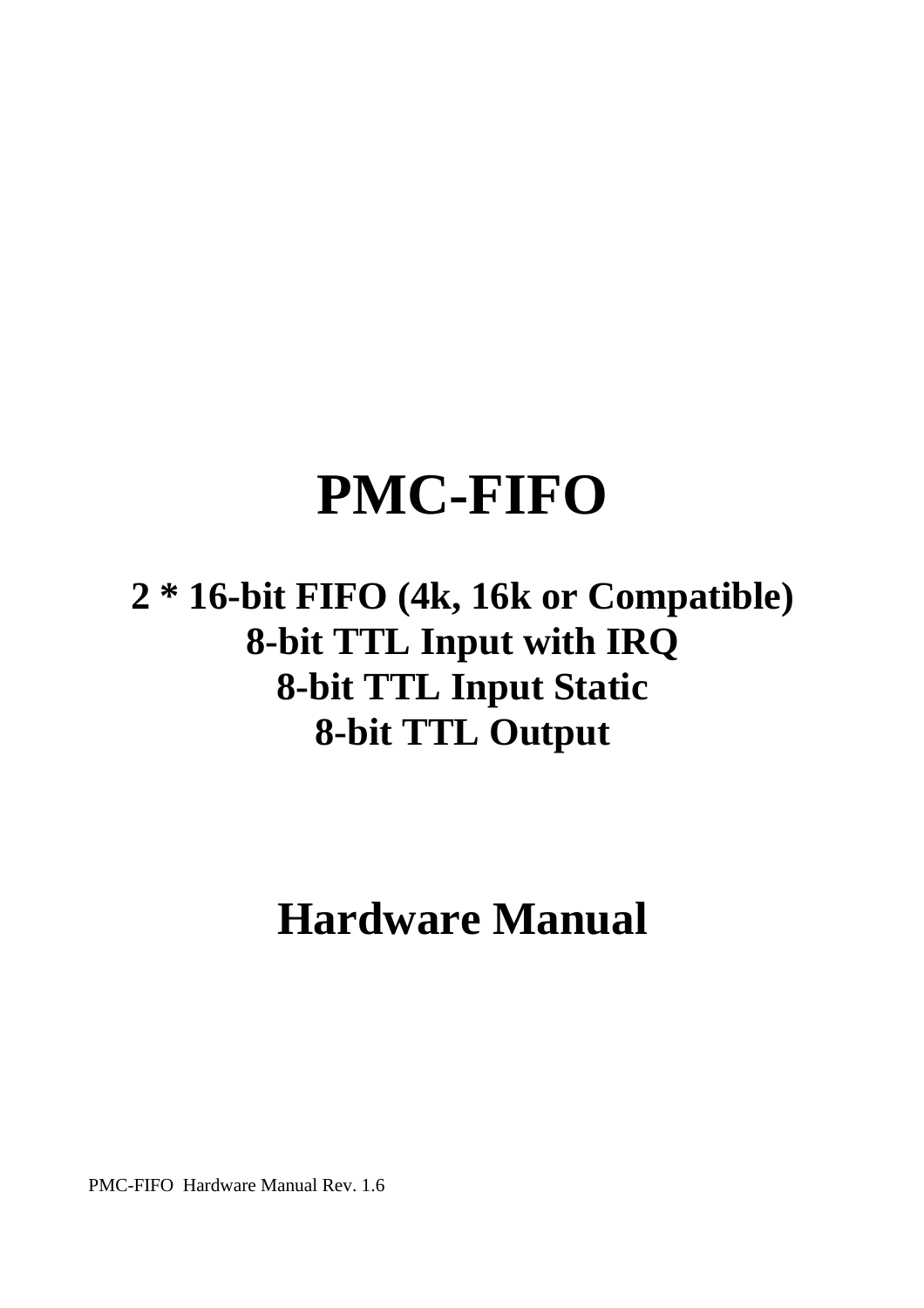#### N O T E

The information in this document has been carefully checked and is believed to be entirely reliable. **esd** makes no warranty of any kind with regard to the material in this document, and assumes no responsibility for any errors that may appear in this document. **esd** reserves the right to make changes without notice to this, or any of its products, to improve reliability, performance or design.

**esd** assumes no responsibility for the use of any circuitry other than circuitry which is part of a product of **esd** gmbh.

**esd** does not convey to the purchaser of the product described herein any license under the patent rights of **esd** gmbh nor the rights of others.

> **esd electronic system design gmbh** Vahrenwalder Str. 205 D-30165 Hannover Germany

Tel: +49-511-372-980  $Fax: +49-511-37298-68$ E-mail: info@esd-electronics.com Internet: http://www.esd-electronics.com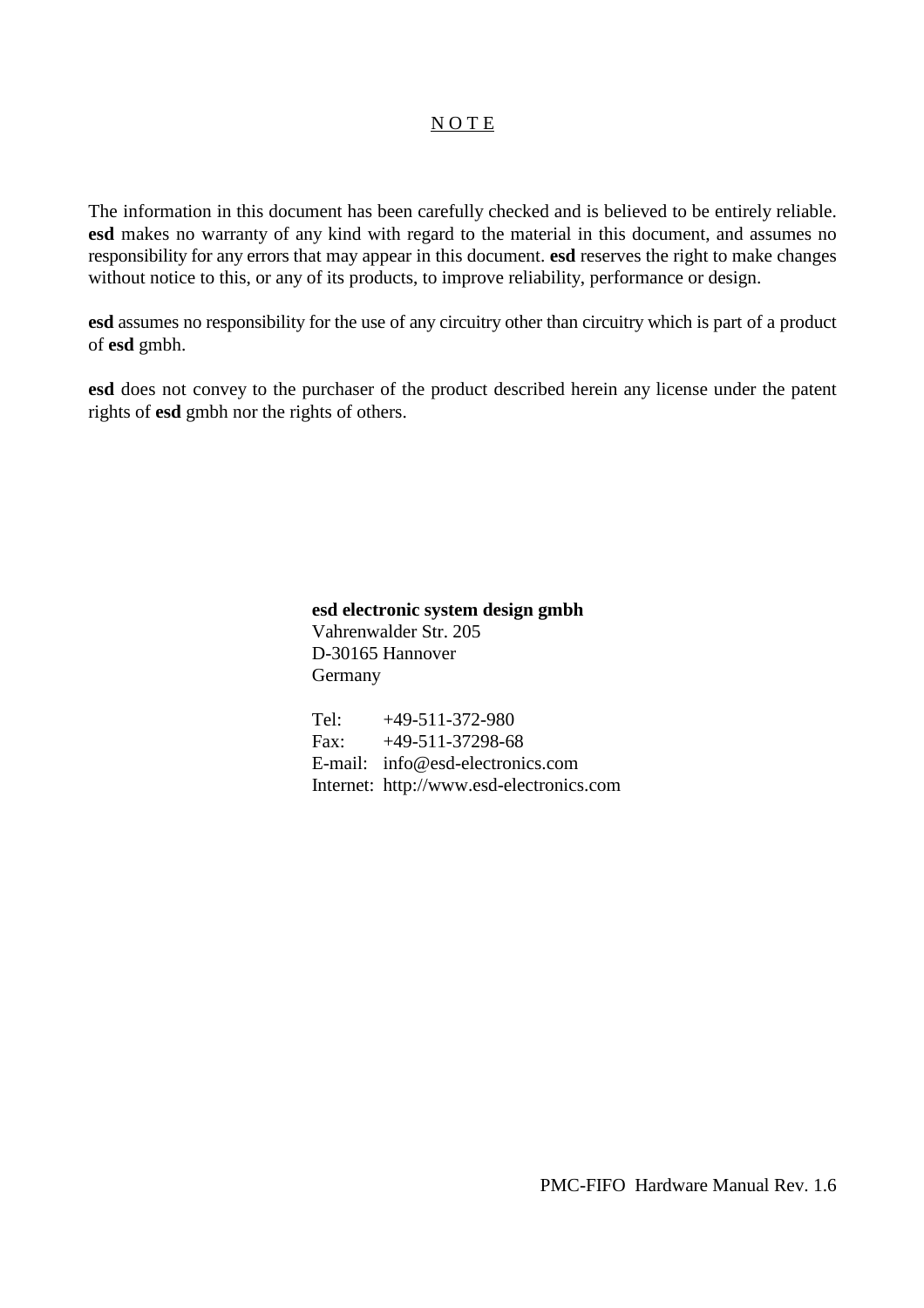| <b>Document file:</b> | I:\TEXTE\DOKU\MANUALS\SONSTIGE\PMC FIFO\PMFIF6HE.MA6 |  |
|-----------------------|------------------------------------------------------|--|
| Date of print:        | 1.12.99                                              |  |

| <b>PCB</b> version: | PMCFIFO-10 |
|---------------------|------------|
|                     |            |

### **Changes in the chapters**

The changes in the user's manual listed below affect changes in the hardware as well as changes in the description of the facts only.

| Chapter | Changes versus previous version               |
|---------|-----------------------------------------------|
| 1.2,3   | designation of the I/O-Connector P1 corrected |
|         |                                               |

Technical details are subject to change without notice.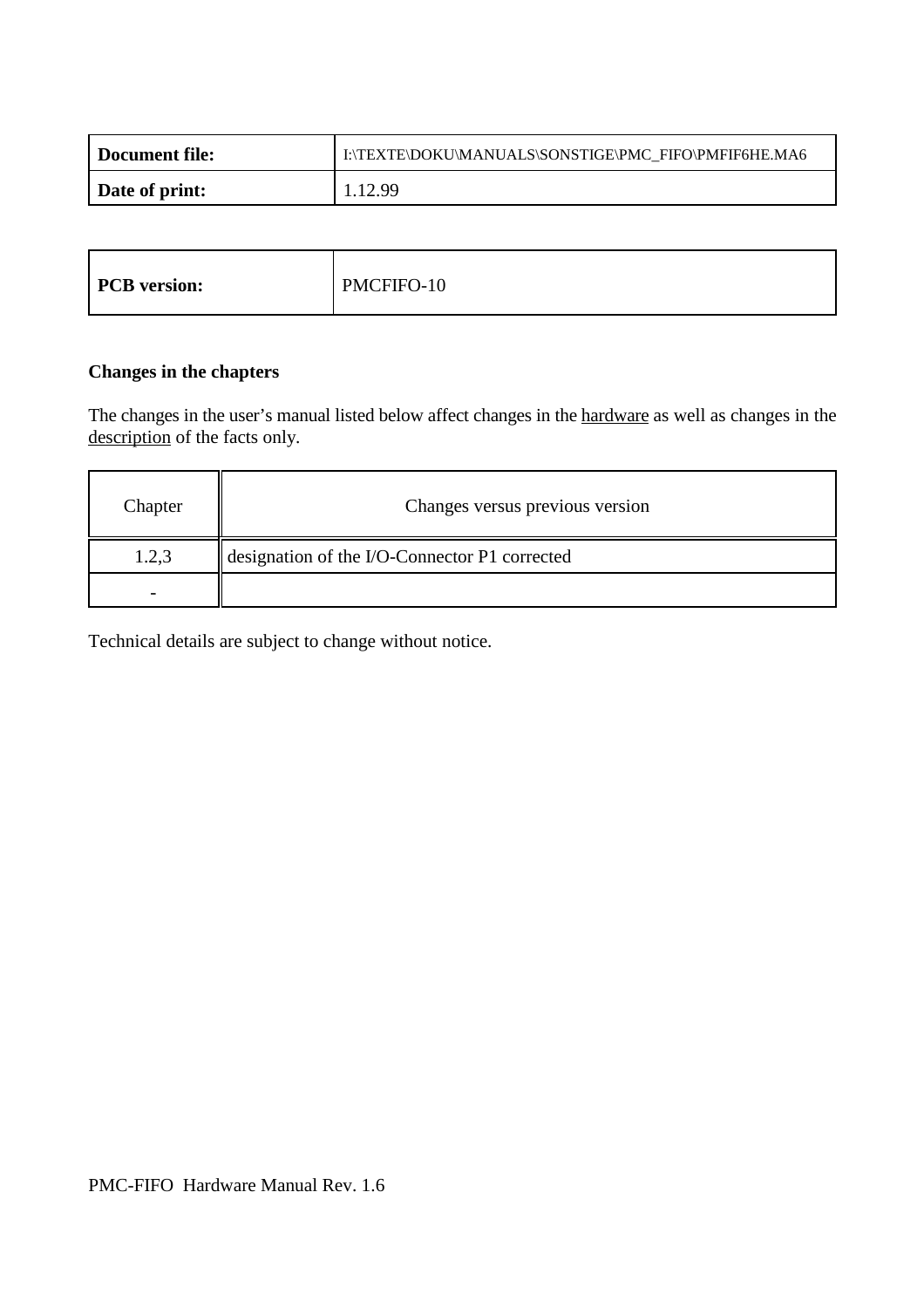PMC-FIFO Hardware Manual Rev. 1.6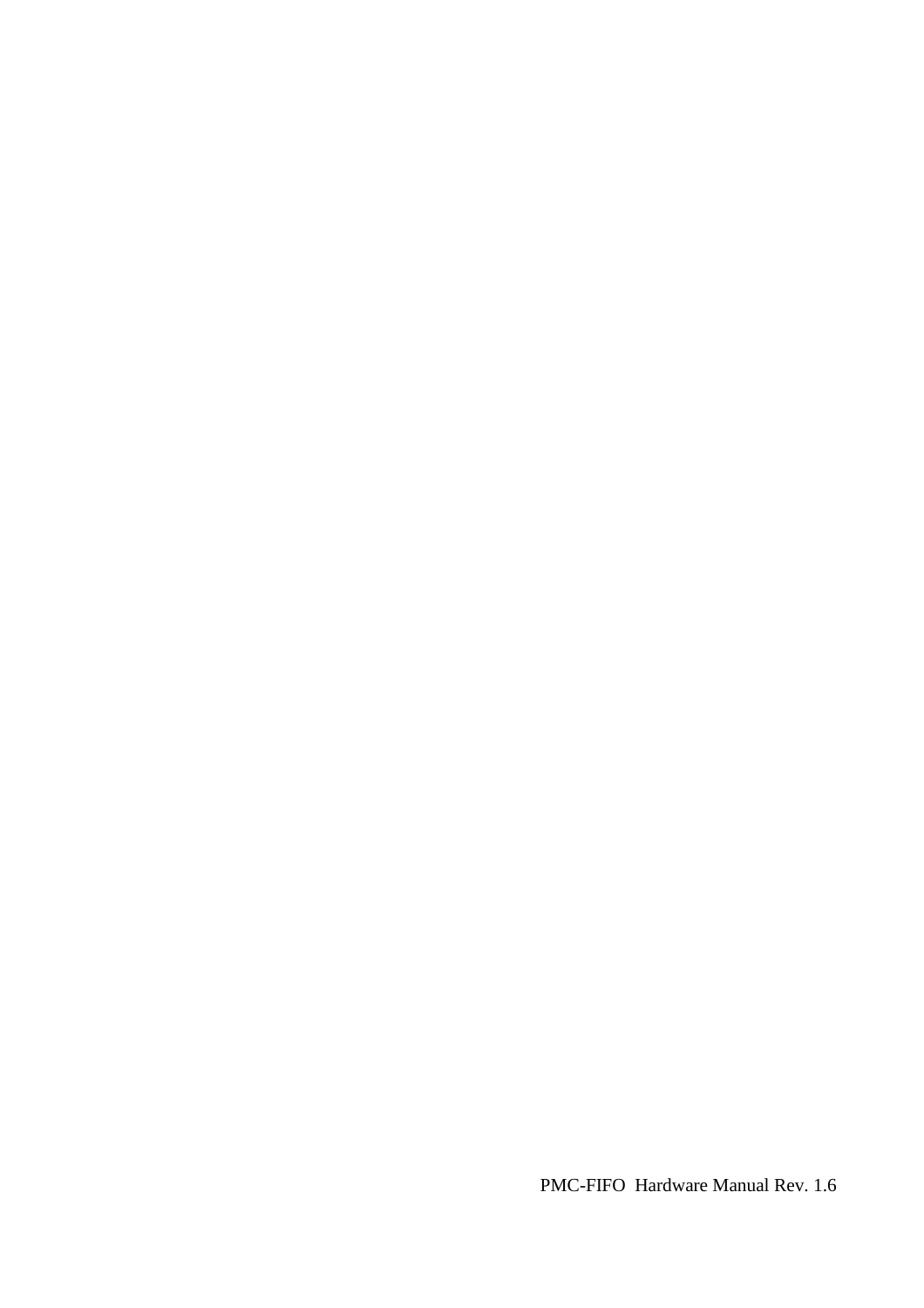## **Content Page**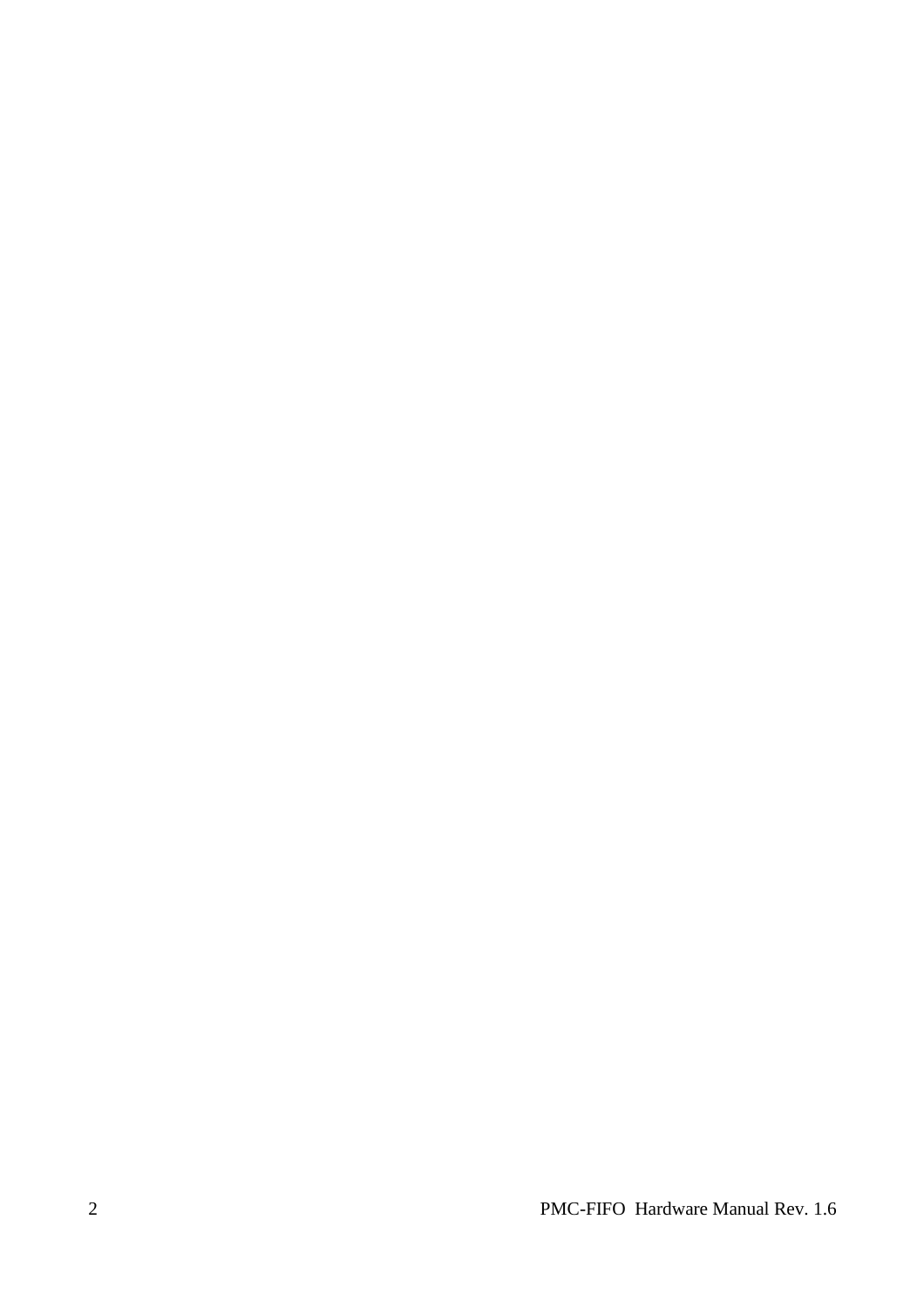**Overview**



### **1. Overview**

### **1.1 Module Description**



**Fig. 1.1.1:** Block diagram of PMC-FIFO

The module PMC-FIFO is supported with 2x 16 FIFO inputs for TTL level signals. The FIFOs can be equipped as 4k-size, 16k-size or compatible circuits. Reading-in the FIFO inputs is controlled by two externally available write inputs. By two RESET inputs the FIFOs can be deleted externally. For a flexible read-out the FIFOs can generate interrupts at 'Empty', 'Half-Full', and 'Full'.

Furthermore the module has another 16 inputs and 8 outputs, which can be read or set by TTL-registers or TTL-drivers. 8 of the inputs can trigger an interrupt on the module.

After a power-on or when receiving the RESET signal, all FIFOs and interrupts are deleted and the 8 digital outputs are set to 'high'.

The TTL-inputs and outputs are connected by a 68-pole male contact in the front panel.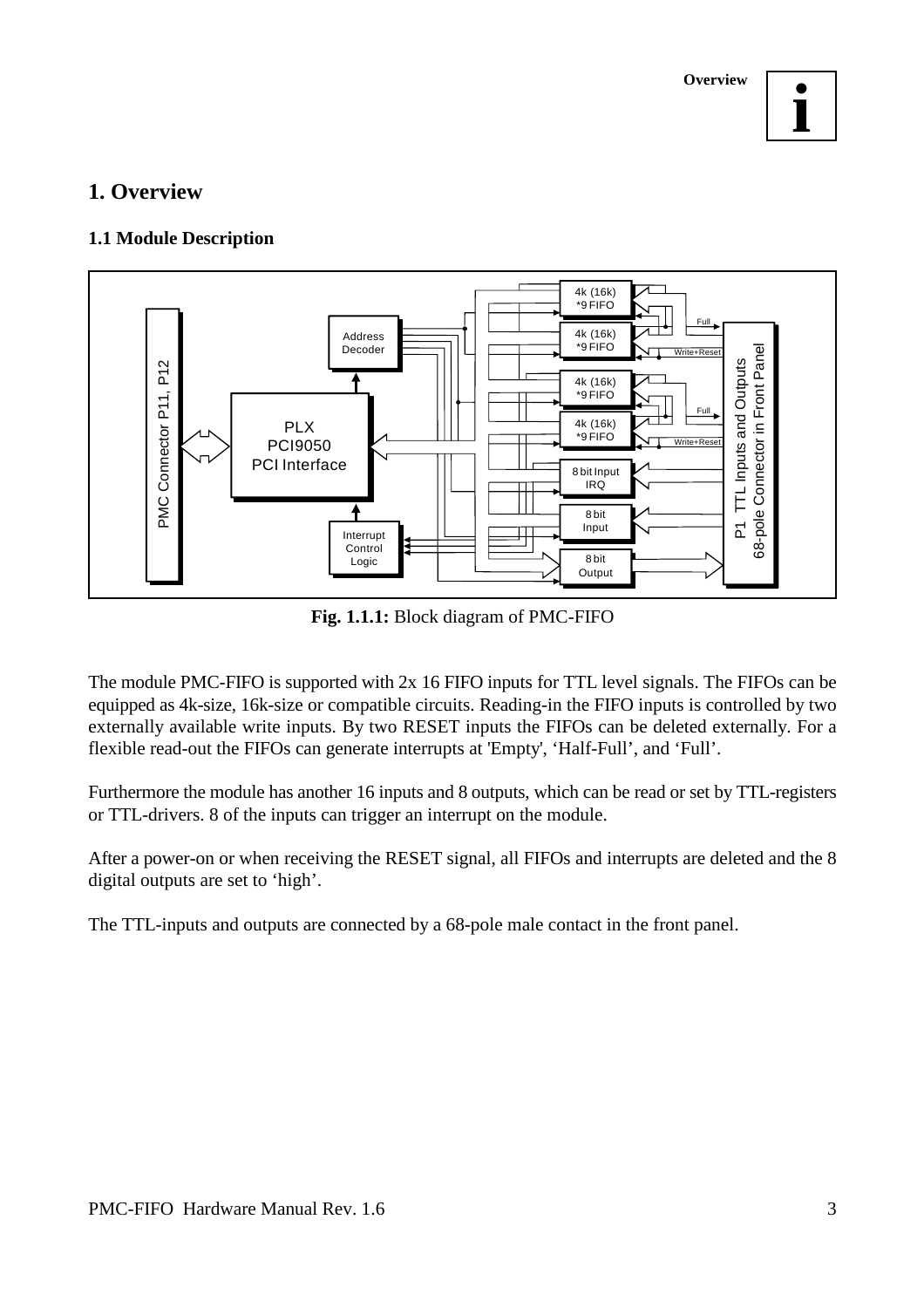| Module Interface  | PMC                                                                                                                                                                                 |
|-------------------|-------------------------------------------------------------------------------------------------------------------------------------------------------------------------------------|
| Temperature range | 070EC ambient temperature                                                                                                                                                           |
| Humidity          | max. 90%, non-condensing                                                                                                                                                            |
| Connectors        | $P11$ - $PMC$ 64-pole<br>P12 - PMC 64-pole<br>P1 - 68-pole, Typ: Thomas&Betts: 311-068072E<br>(TTL-I/O signals via front panel)<br>with Thomas&Betts: 311-068302 as necessary match |
| Board dimensions  | 74 mm x 149 mm                                                                                                                                                                      |
| Weight            | ca. 100 g                                                                                                                                                                           |
| Power supply      | via $PMC$ : 5V / ca. 500mA                                                                                                                                                          |

**Table 1.2.1:** General data of the PMC-FIFO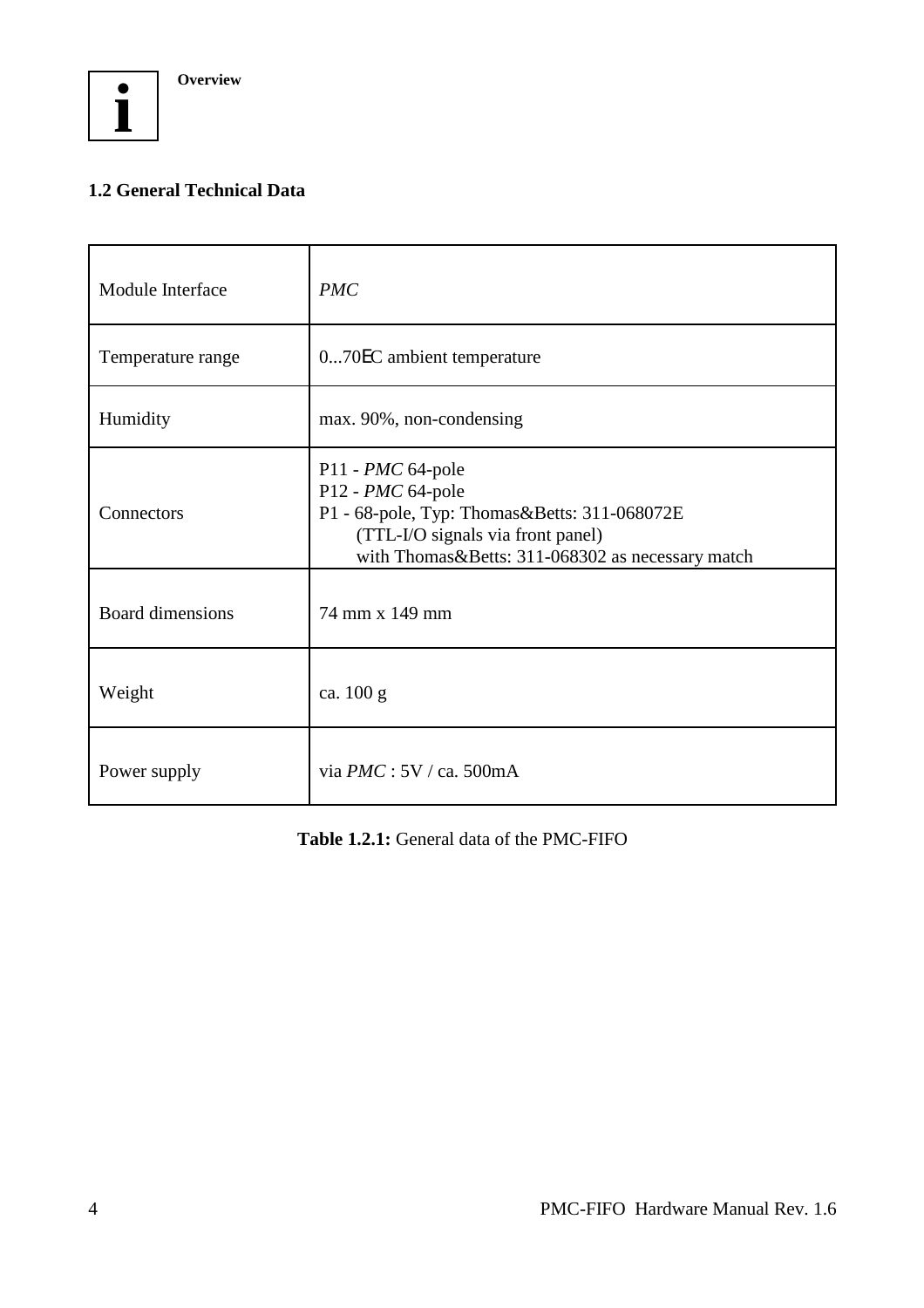

### **1.3 Technical Data of the I/O-Circuits**

| Number of FIFO inputs                                           | $2 * 16$ (4k or 16k each)<br>2 * FIFO Write, 2 * FIFO Reset                                             |                                                                                           |
|-----------------------------------------------------------------|---------------------------------------------------------------------------------------------------------|-------------------------------------------------------------------------------------------|
| Timing of the FIFO inputs<br>(refer page 7)                     | data setup time:<br>data hold time:<br>data cycle time:<br>burst read rate:<br>non burst read rate:     | $t_s$ \$ 20 ns<br>$t_H$ \$ 20 ns<br>$t_{\rm p}$ \$ 50 ns<br>$# 132$ Mbyte/s<br>#4 Mbyte/s |
| Number of FIFO outputs                                          | 2 * FIFO-Full-Flag                                                                                      |                                                                                           |
| Number of digital inputs with<br>interrupt capability           | 8                                                                                                       |                                                                                           |
| Number of digital inputs                                        | 8                                                                                                       |                                                                                           |
| Number of digital outputs                                       | 8                                                                                                       |                                                                                           |
| Voltage level (all I/Os)                                        | TTL-level                                                                                               |                                                                                           |
| Receiver (IRQ-inputs, Write signals<br>of FIFOs and FIFO reset) | 74LS14 (Schmitt-trigger with hysteresis)                                                                |                                                                                           |
| Receiver (all other inputs)                                     | 74LS244                                                                                                 |                                                                                           |
| Transmitter (FIFO-Full-Flag)                                    | 74LS244                                                                                                 |                                                                                           |
| Transmitter (8-bit output)                                      | 74ALS573                                                                                                |                                                                                           |
| Interrupts                                                      | - FIFO IRQ at 'empty', 'half full' and 'full'<br>- 8 digital inputs with interrupt (edge 'high to low') |                                                                                           |

| <b>Table 1.3.1:</b> Technical data of the I/O circuits |  |  |
|--------------------------------------------------------|--|--|
|--------------------------------------------------------|--|--|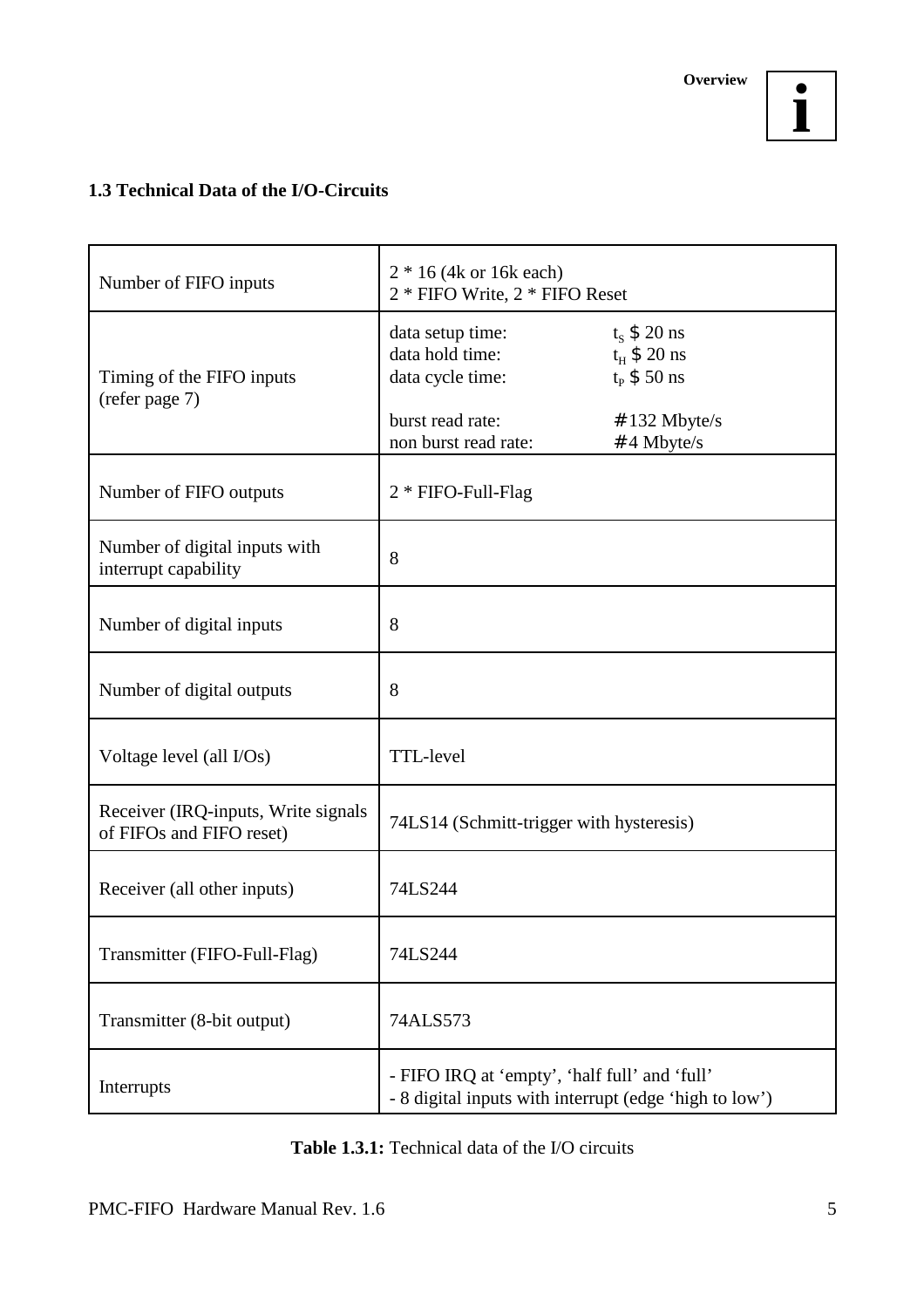

### **1.4 Order Information**

| <b>Type</b>      | Features                                                                             | Order No. |
|------------------|--------------------------------------------------------------------------------------|-----------|
| PMC-FIFO         | PMC-module with 2x 16-bit FIFO, 8-bit input<br>(with IRQ), 8-bit input, 8-bit output | V.2010.01 |
| PMC-FIFO-OS9     | Driver as C-source for OS9                                                           | V.2010.50 |
| PMC-FIFO-VxWorks | Driver as C-source for VxWorks                                                       | V.2010.56 |
| PMC-FIFO-RTOS-UH | Driver for RTOS-UH                                                                   | V.2010.54 |
| PMC-FIFO-MD (*)  | English user's manual                                                                | V.2010.20 |

1\*) If ordered together with the module, the manual is free of charge.

| <b>Table 1.4.1:</b> Order information |  |
|---------------------------------------|--|
|---------------------------------------|--|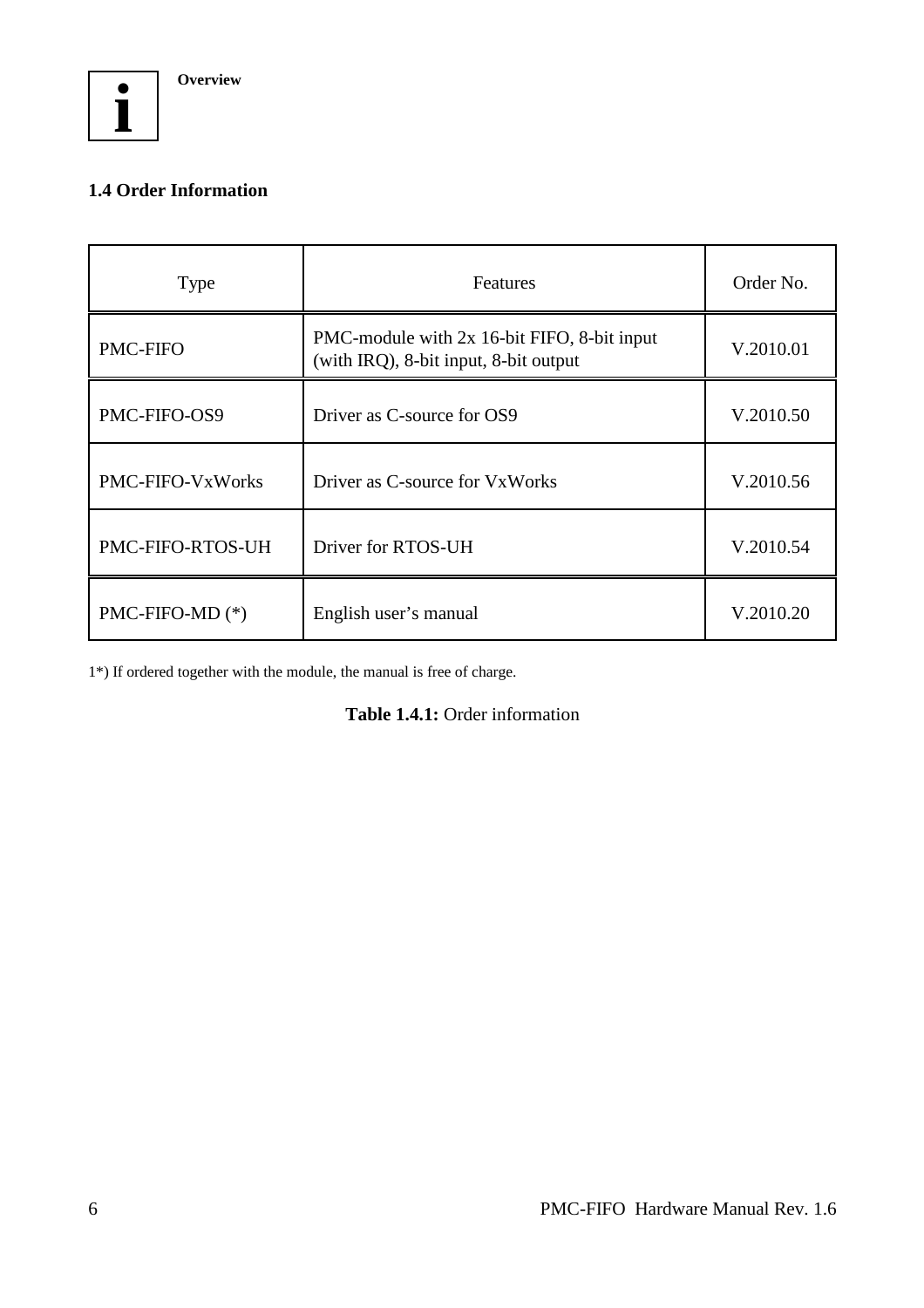

### **2. FIFO Memory**

The used FIFO memory components are of type Cypress CY7C433 (4k depth) or CY7C462 (16k depth) or compatible components.

The following figure displays the FIFO-write timing for reading data. Data is sampled at rising edge of the WRITE signal. Data has to be valid at least 20 ns before the rising edge appears (setup time  $t_s$ ) and has to be hold at least 20 ns after the rising edge of the WRITE signal (hold time  $t_H$ )

The minimum cycle time for reading data is 50 ns  $(t<sub>p</sub>)$  resulting a write frequency of maximum 20 Mhz.



 $t_s$  \$ 20 ns  $t_H$  \$ 20 ns  $t_{\rm p}$  \$ 50 ns

### **Fig. 2.1:** FIFO Write Timing

Reading of the FIFOs is done with a data rate of up to 132 Mbyte/s in burst mode (DMA controller). Without burst mode the maximum data rate is 4 Mbit/s.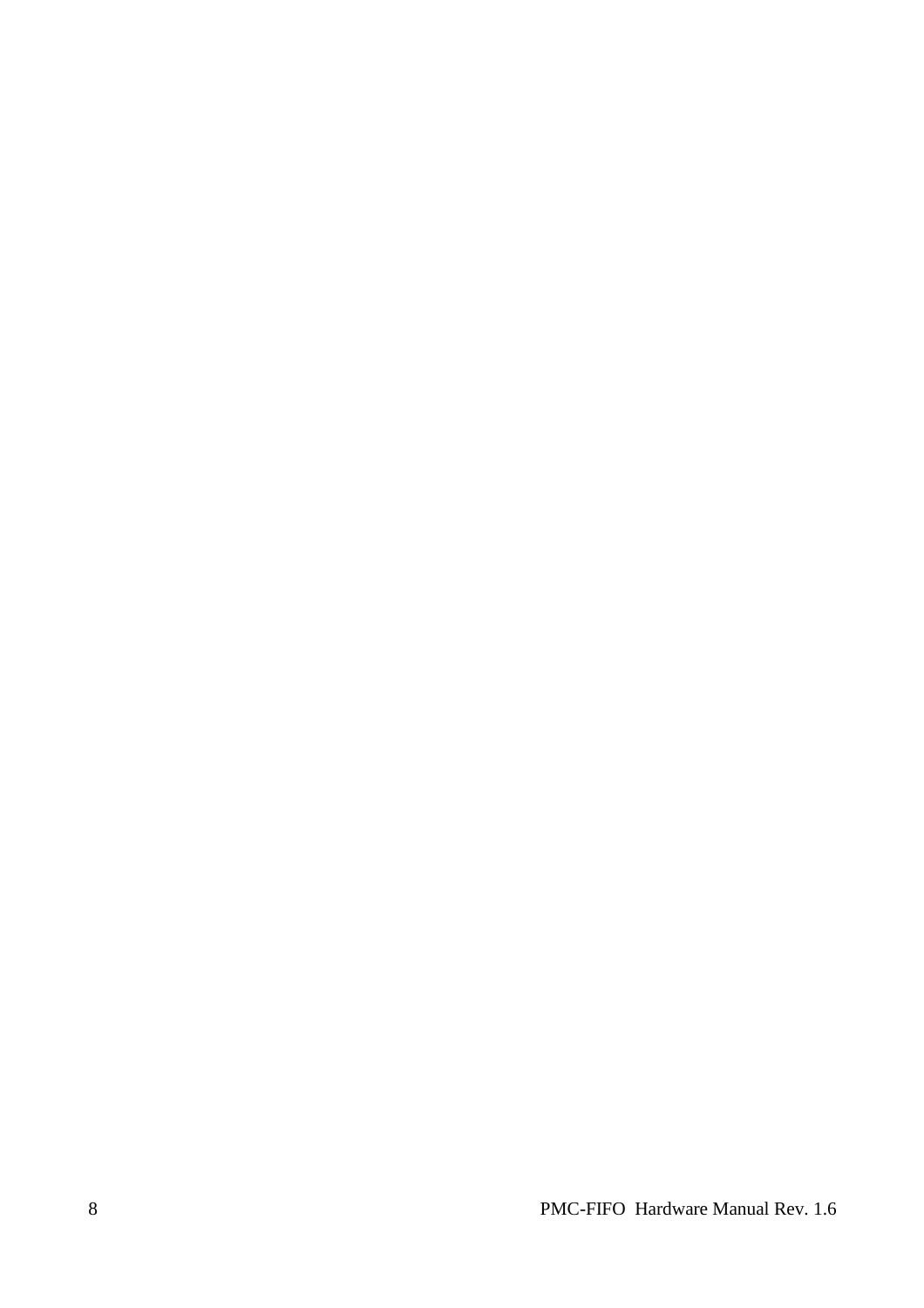

### **3. Appendix**

### **3.1 Connector Pin Assignments**

### **3.1.1 Assignment of the 64-pole PMC-Connector P11**

| Pin #          | <b>Signal Name</b> | <b>Signal Name</b> | Pin#           |
|----------------|--------------------|--------------------|----------------|
| $\mathbf{1}$   | <b>TCK</b>         | $-12V$             | $\overline{c}$ |
| 3              | <b>GND</b>         | INTA*              | $\overline{4}$ |
| 5              | INTB*              | INTC*              | 6              |
| $\overline{7}$ | PMCPRSNT*          | $+5V$              | 8              |
| 9              | $INTD*$            |                    | 10             |
| 11             | <b>GND</b>         |                    | 12             |
| 13             | <b>CLK</b>         | <b>GND</b>         | 14             |
| 15             | <b>GND</b>         | PMCGNT*            | 16             |
| 17             | PMCREQ*            | $+5V$              | 18             |
| 19             | $+5V$              | AD31               | 20             |
| 21             | AD <sub>28</sub>   | AD27               | 22             |
| 23             | AD25               | <b>GND</b>         | 24             |
| 25             | <b>GND</b>         | $C/BE3*$           | 26             |
| 27             | AD22               | AD21               | 28             |
| 29             | AD19               | $+5V$              | 30             |
| 31             | $+5V$              | AD17               | 32             |
| 33             | FRAME*             | <b>GND</b>         | 34             |
| 35             | <b>GND</b>         | IRDY*              | 36             |
| 37             | DEVSEL*            | $+5V$              | 38             |
| 39             | <b>GND</b>         | LOCK*              | 40             |
| 41             | SDONE*             | SBO*               | 42             |
| 43             | PAR                | <b>GND</b>         | 44             |
| 45             | $+5V$              | AD15               | 46             |
| 47             | AD12               | AD11               | 48             |
| 49             | AD <sub>09</sub>   | $+5V$              | 50             |
| 51             | <b>GND</b>         | $C/BE0*$           | 52             |
| 53             | AD <sub>06</sub>   | AD05               | 54             |
| 55             | AD <sub>04</sub>   | <b>GND</b>         | 56             |
| 57             | $+5V$              | AD01               | 58             |
| 59             | AD <sub>02</sub>   | AD01               | 60             |
| 61             | AD00               | $+5V$              | 62             |
| 63             | <b>GND</b>         | REQ64*             | 64             |

PMC SPECIFICATION IEEE1386.1/Draft 2.0 - 04-APR-1995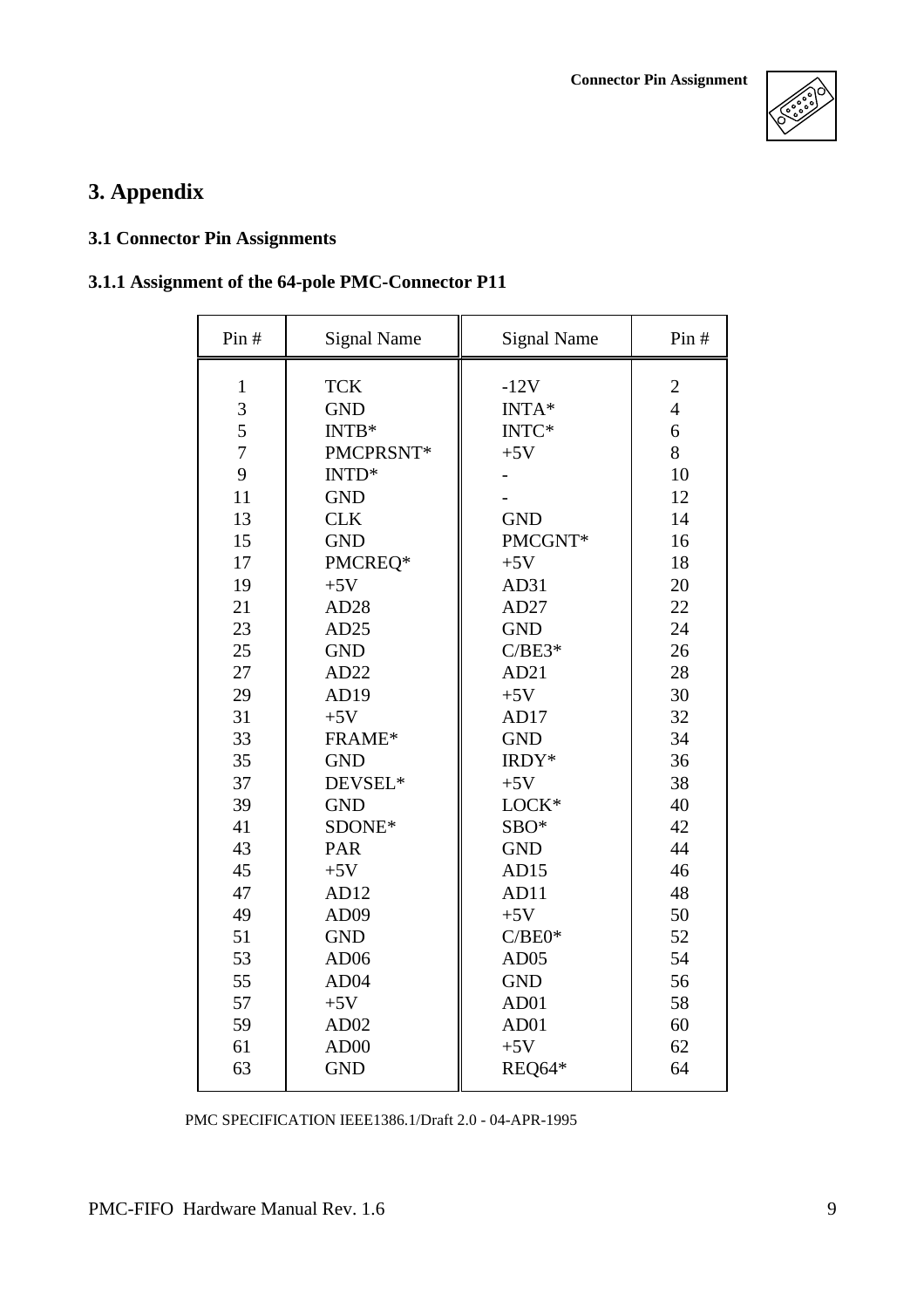

| Pin #          | <b>Signal Name</b> | <b>Signal Name</b> | Pin #          |
|----------------|--------------------|--------------------|----------------|
| $\mathbf{1}$   | $+12V$             | TRST*              | $\mathbf{2}$   |
| $\overline{3}$ | <b>TMS</b>         | <b>TDO</b>         | $\overline{4}$ |
| 5              | TDI                | <b>GND</b>         | 6              |
| $\overline{7}$ | <b>GND</b>         |                    | 8              |
| 9              |                    |                    | 10             |
| 11             |                    |                    | 12             |
| 13             | RST*               |                    | 14             |
| 15             |                    |                    | 16             |
| 17             |                    | <b>GND</b>         | 18             |
| 19             | AD <sub>30</sub>   | AD29               | 20             |
| 21             | <b>GND</b>         | AD26               | 22             |
| 23             | AD24               |                    | 24             |
| 25             | <b>IDSEL</b>       | AD23               | 26             |
| 27             |                    | AD20               | 28             |
| 29             | AD18               | <b>GND</b>         | 30             |
| 31             | AD16               | $C/BE2*$           | 32             |
| 33             | <b>GND</b>         |                    | 34             |
| 35             | TRDY*              |                    | 36             |
| 37             | <b>GND</b>         | STOP*              | 38             |
| 39             | PERR*              | <b>GND</b>         | 40             |
| 41             |                    | SERR*              | 42             |
| 43             | $C/BE1*$           | <b>GND</b>         | 44             |
| 45             | AD14               | AD13               | 46             |
| 47             | <b>GND</b>         | AD10               | 48             |
| 49             | <b>AD08</b>        |                    | 50             |
| 51             | AD07               |                    | 52             |
| 53             |                    |                    | 54             |
| 55             |                    | <b>GND</b>         | 56             |
| 57             |                    |                    | 58             |
| 59             | <b>GND</b>         |                    | 60             |
| 61             | ACK64*             |                    | 62             |
| 63             | <b>GND</b>         |                    | 64             |

### **3.1.2 Assignment of the 64-pole PMC-Connector P12**

PMC SPECIFICATION IEEE1386.1/Draft 2.0 - 04-APR-1995

- This pin is not connected at the board.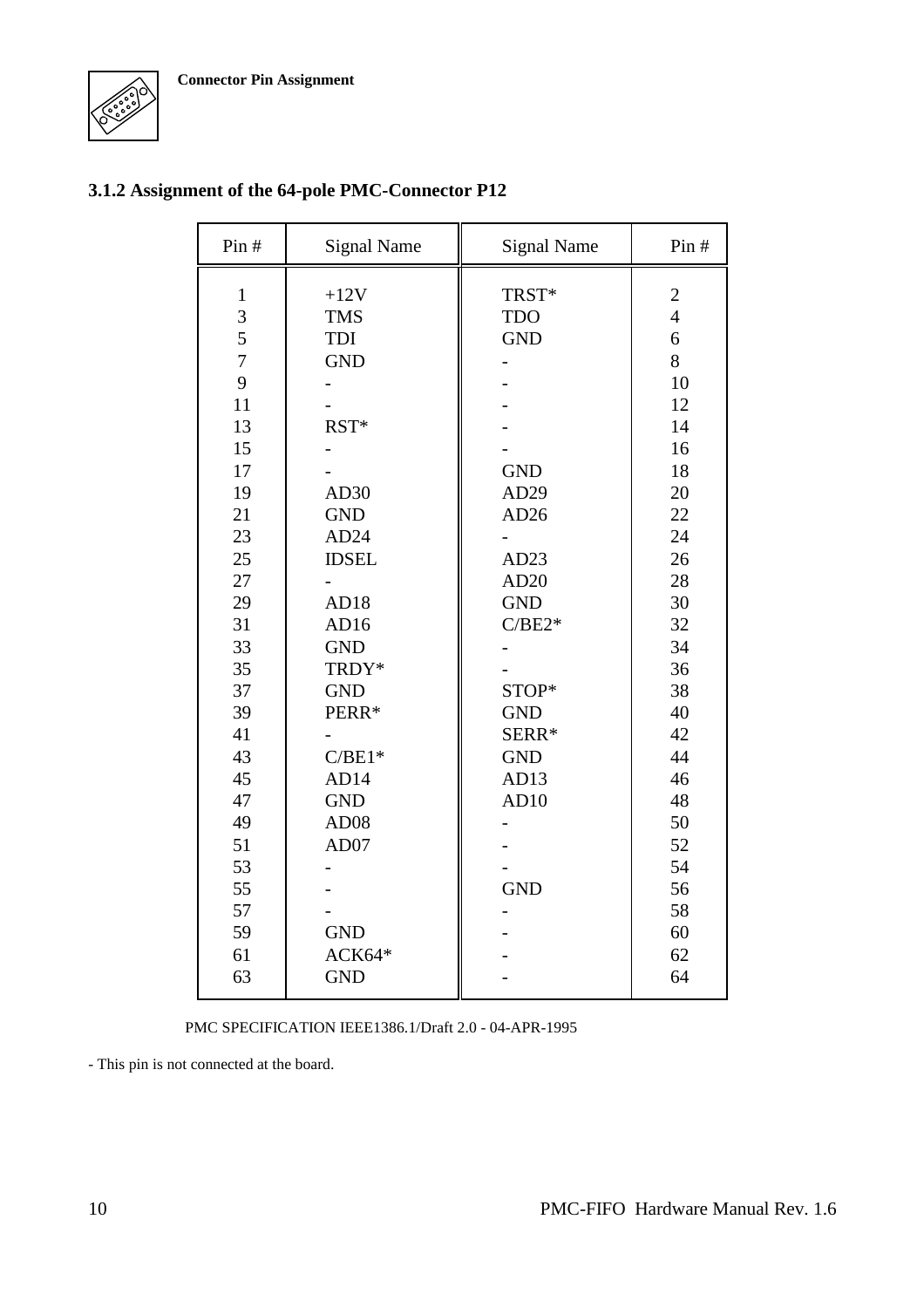

| Pin #          | <b>Signal Name</b>            | <b>Signal Name</b> | Pin# |
|----------------|-------------------------------|--------------------|------|
| $\mathbf{1}$   | F1D <sub>0</sub>              | F2D12              | 35   |
| $\overline{c}$ | F1D1                          | F2D13              | 36   |
| $\overline{3}$ | F1D <sub>2</sub>              | F2D14              | 37   |
| $\overline{4}$ | F1D3                          | F2D15              | 38   |
| 5              | F1D4                          | F2WRITE*           | 39   |
| 6              | F1D5                          | F2RESET*           | 40   |
| $\overline{7}$ | F1D <sub>6</sub>              | F2FULL*            | 41   |
| 8              | F1D7                          | <b>GND</b>         | 42   |
| 9              | <b>GND</b>                    | IRQ0               | 43   |
| 10             | F1D <sub>8</sub>              | IRQ1               | 44   |
| 11             | F1D9                          | IRQ <sub>2</sub>   | 45   |
| 12             | F1D10                         | IRQ3               | 46   |
| 13             | F1D11                         | IRQ4               | 47   |
| 14             | F1D12                         | IRQ5               | 48   |
| 15             | F1D13                         | IRQ6               | 49   |
| 16             | F1D14                         | IRQ7               | 50   |
| 17             | F1D15                         | <b>GND</b>         | 51   |
| 18             | F1WRITE*                      | IN <sub>0</sub>    | 52   |
| 19             | F1RESET*                      | IN1                | 53   |
| 20             | F1FULL*                       | IN2                | 54   |
| 21             | <b>GND</b>                    | IN3                | 55   |
| 22             | F <sub>2</sub> D <sub>0</sub> | IN4                | 56   |
| 23             | F <sub>2</sub> D <sub>1</sub> | IN5                | 57   |
| 24             | F <sub>2</sub> D <sub>2</sub> | IN <sub>6</sub>    | 58   |
| 25             | F <sub>2</sub> D <sub>3</sub> | IN7                | 59   |
| 26             | F <sub>2</sub> D <sub>4</sub> | <b>GND</b>         | 60   |
| 27             | F <sub>2</sub> D <sub>5</sub> | OUT <sub>0</sub>   | 61   |
| 28             | F <sub>2</sub> D <sub>6</sub> | OUT1               | 62   |
| 29             | F <sub>2</sub> D <sub>7</sub> | OUT2               | 63   |
| 30             | <b>GND</b>                    | OUT3               | 64   |
| 31             | F <sub>2</sub> D <sub>8</sub> | OUT4               | 65   |
| 32             | F2D9                          | OUT5               | 66   |
| 33             | F2D10                         | OUT6               | 67   |
| 34             | F2D11                         | OUT7               | 68   |

#### **3.1.3 Assignment of the 68-pole I/O-Connector P1**

Type of I/O-Connector on the board (male contact): Thomas&Betts: 311-068072E Type of necessary mating connector at the line (female contact): Thomas&Betts: 311-068302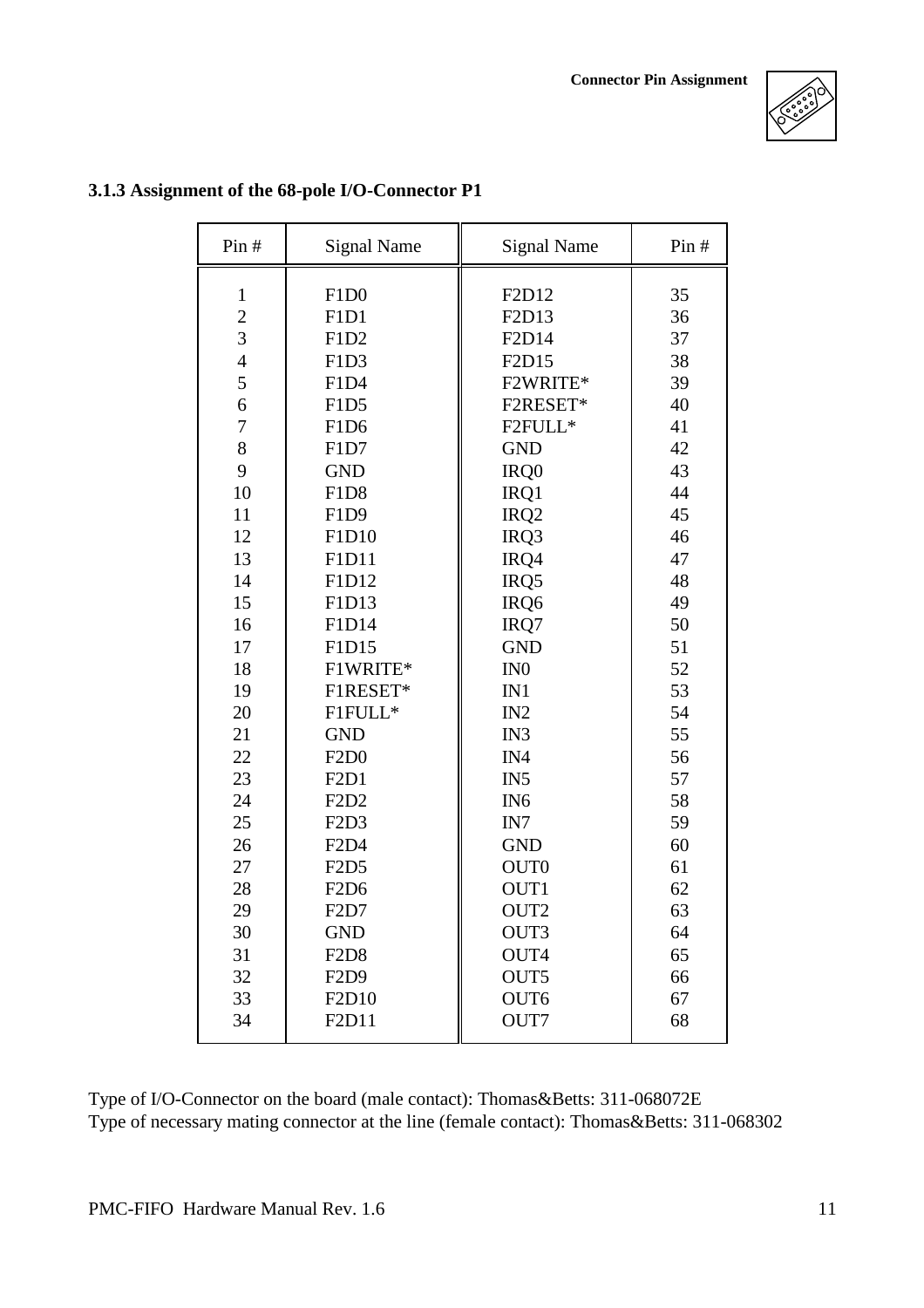# **PMC-FIFO**

## **2 \* 16bit FIFO (4k, 16k or compatible) 8bit TTL-Input with IRQ 8bit TTL-Input Static 8bit TTL-Output**

**Software Manual**

Software Manual Rev. 1.5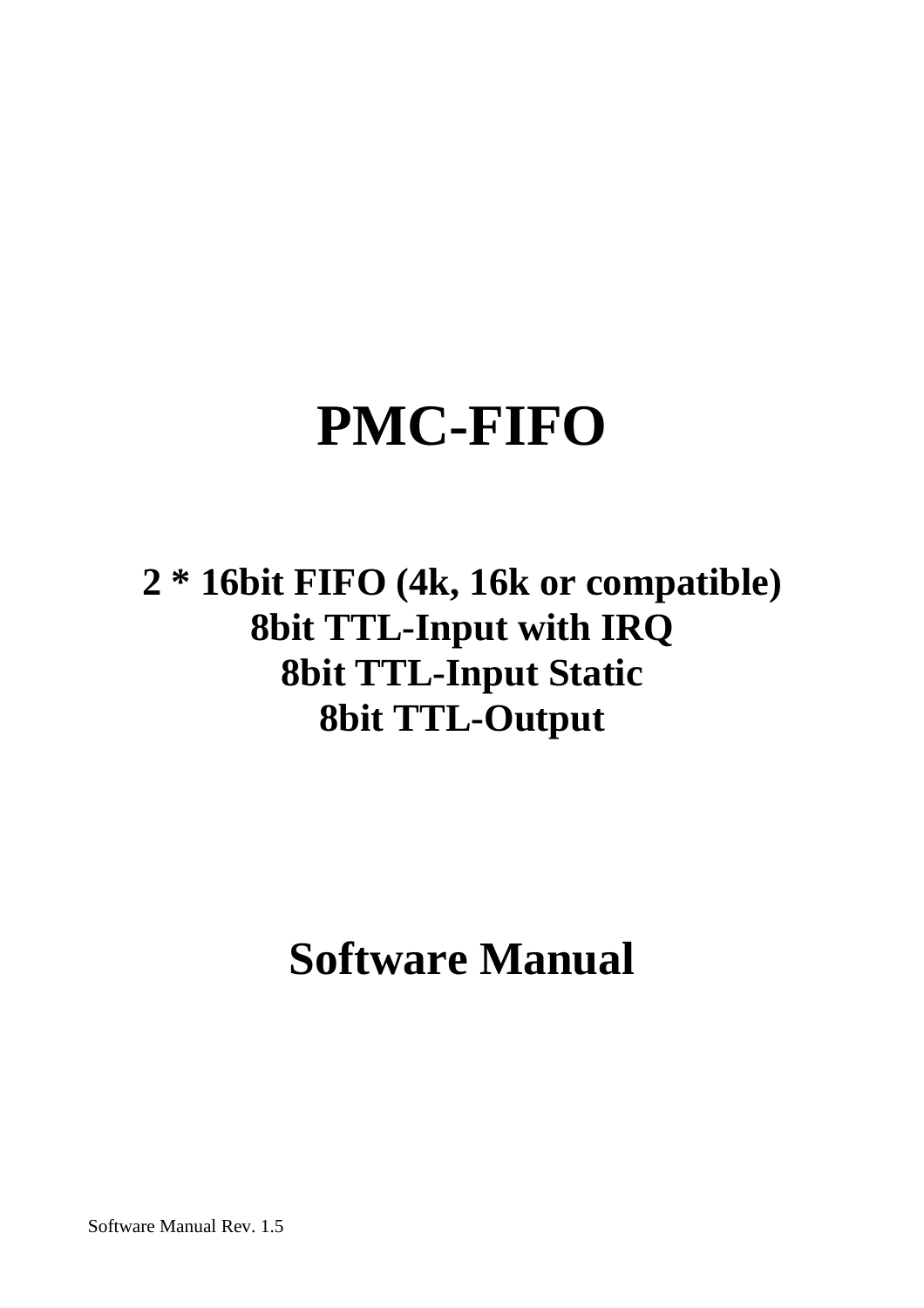#### N O T E

The information in this document has been carefully checked and is believed to be entirely reliable. **esd** makes no warranty of any kind with regard to the material in this document, and assumes no responsibility for any errors that may appear in this document. **esd** reserves the right to make changes without notice to this, or any of its products, to improve reliability, performance or design.

**esd** assumes no responsibility for the use of any circuitry other than circuitry which is part of a product of **esd** gmbh.

**esd** does not convey to the purchaser of the product described herein any license under the patent rights of **esd** gmbh nor the rights of others.

#### **esd electronic system design gmbh**

Vahrenwalder Str. 205 30165 Hannover **Germany** 

| Phone:    | $+49-511-37298-0$        |
|-----------|--------------------------|
| Fax:      | $+49-511-37298-68$       |
| E-mail:   | info@esd-electronics.com |
| Internet: | www.esd-electronics.com  |

**USA / Canada** 7667 W. Sample Road Suite 127 Coral Springs, FL 33065 **USA** 

| Phone:  | $+1-800-504-9856$         |
|---------|---------------------------|
| Fax:    | $+1-800-288-8235$         |
| E-mail: | sales@esd-electronics.com |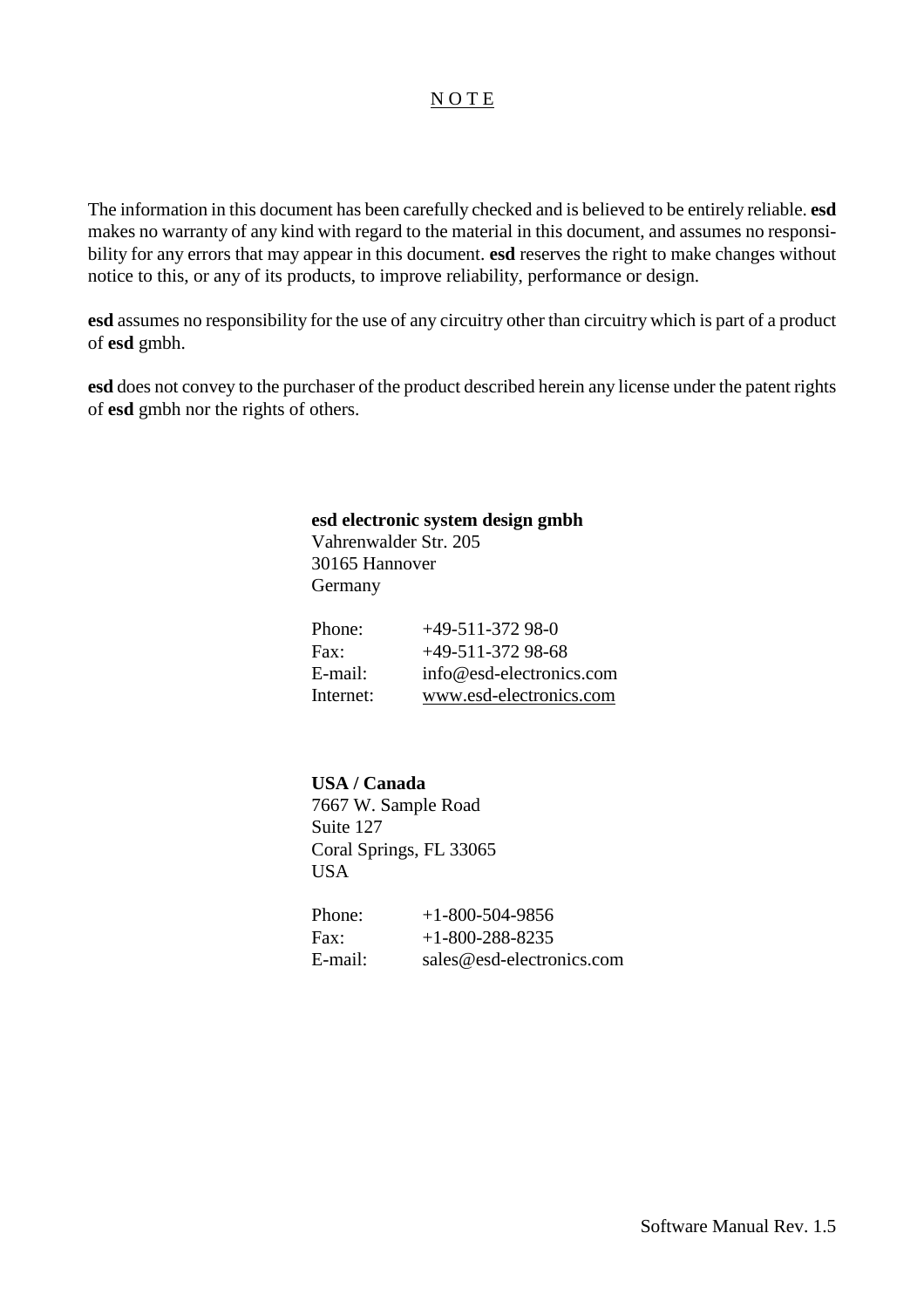| Software described          | Revision/date |
|-----------------------------|---------------|
| <b>PMC-FIFO C-Interface</b> | 05/05/99      |

### **Changes in the software and/or documentation**

| Changes in this manual as compared with previous version | Changes in<br>the software | Changes in the<br>documentation |
|----------------------------------------------------------|----------------------------|---------------------------------|
| first english issue                                      |                            | $\overline{\phantom{0}}$        |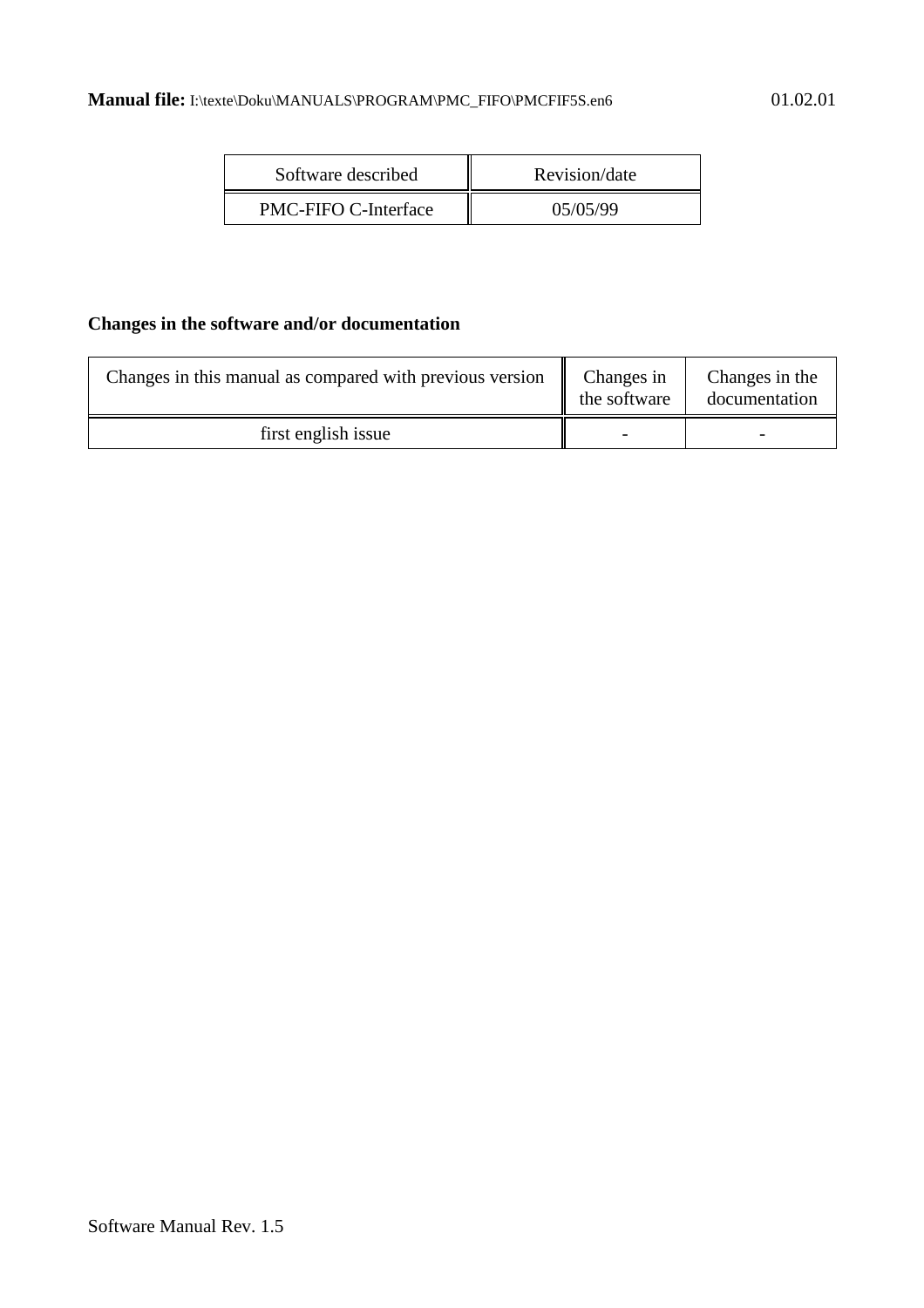Software Manual Rev. 1.5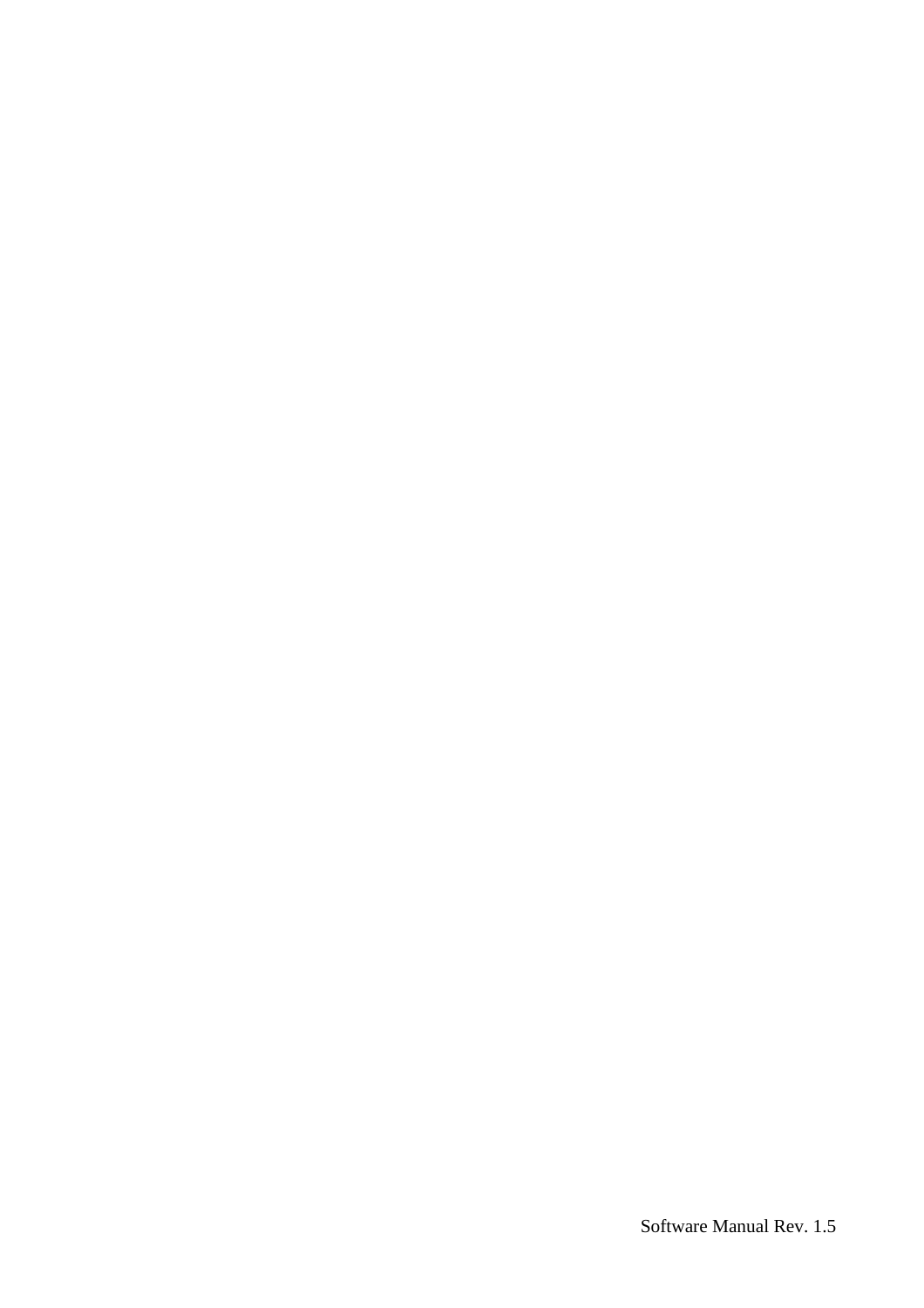### **Contents**

### Page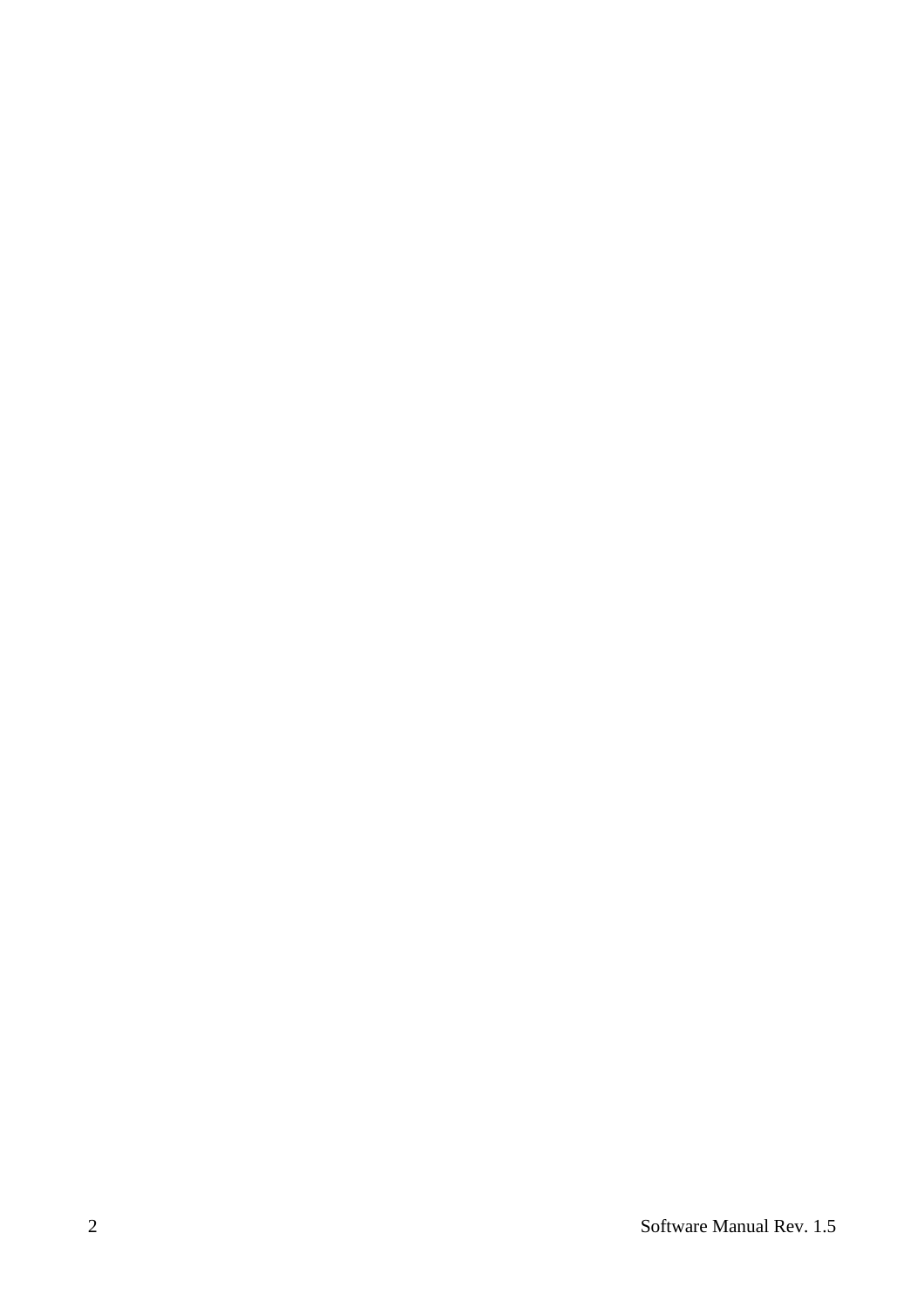## **1. Programming Interface**

The following chapter will describe the C-programming interface of the PMC-FIFO. The values returned in case of errors will be described in chapter 2.

### **1.1 Initialisation**

The services described below are used to initialise the PMC-FIFO hardware.

|                     | $pmc$ fifoOpen()                                                                                                                                                                                                         |
|---------------------|--------------------------------------------------------------------------------------------------------------------------------------------------------------------------------------------------------------------------|
| Name:               | <b>pmcfifoOpen</b> () - Initialising the PMC-FIFO board                                                                                                                                                                  |
| Call:               | pmcfifoOpen<br>int                                                                                                                                                                                                       |
| <b>Description:</b> | This function enables the memory area of the PMC-FIFO and initialises the<br>PCI-components on the host CPU and the PMC-FIFO board. It has to be called<br>before any other routine for communication with the PMC-FIFO. |
| Return:             | 0 or an error code described in the appendix.                                                                                                                                                                            |
|                     | pmcffoClose()                                                                                                                                                                                                            |
| Name:               | <b>pmcfifoClose</b> () - Terminating the communication with the PMC-FIFO board.                                                                                                                                          |
| Call:               | mcfifoClose<br>int                                                                                                                                                                                                       |
| <b>Description:</b> | This function switches off all connected interrupts and blocks all further access<br>to the PMC-FIFO.                                                                                                                    |
| <b>Return:</b>      | 0 or an error code described in the appendix.                                                                                                                                                                            |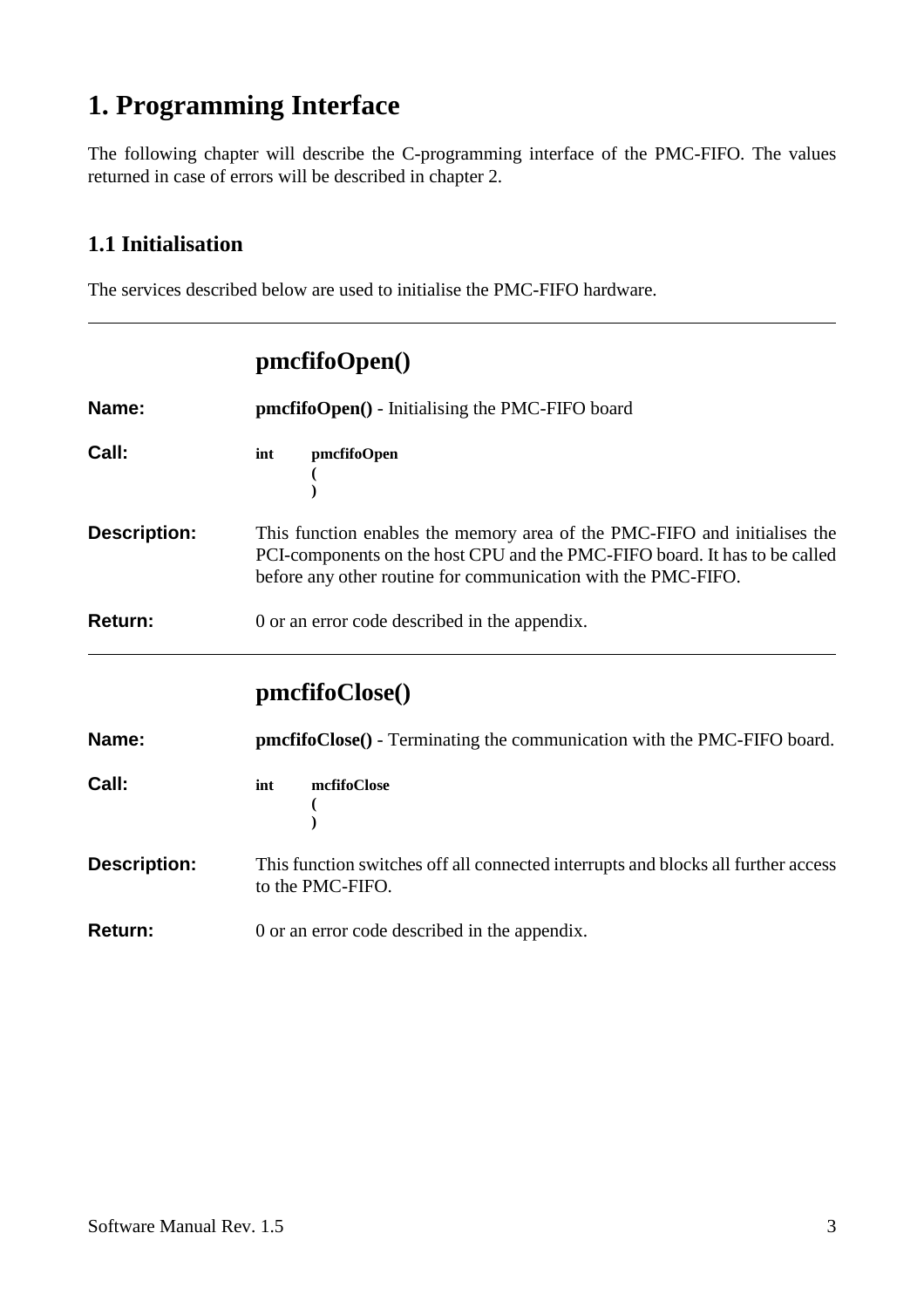## **1.2 Reading the FIFOs**

The services described below configure and communicate with the FIFO-components on the PMC-FIFO.

|                     | $pmc$ fifo $FIFOConfig()$<br><b>pmcfifoFIFOConfig()</b> - Configuring the FIFO-memory.                                                                                                                                                                                                                                                                                                                                                                                                                                                                                                                                                                                 |                                                   |                                                                                                                           |  |  |
|---------------------|------------------------------------------------------------------------------------------------------------------------------------------------------------------------------------------------------------------------------------------------------------------------------------------------------------------------------------------------------------------------------------------------------------------------------------------------------------------------------------------------------------------------------------------------------------------------------------------------------------------------------------------------------------------------|---------------------------------------------------|---------------------------------------------------------------------------------------------------------------------------|--|--|
| Name:               |                                                                                                                                                                                                                                                                                                                                                                                                                                                                                                                                                                                                                                                                        |                                                   |                                                                                                                           |  |  |
| Call:               | int<br>int<br>int<br>int<br>void *<br>$\mathcal{E}$                                                                                                                                                                                                                                                                                                                                                                                                                                                                                                                                                                                                                    | pmcfifoFIFOConfig<br>i,<br>mode,<br>depth,<br>buf | /* FIFO-number $(1 or 2)$ */<br>/* mode $(0 \ldots 2)$ */<br>/* FIFO depth (e.g. 4096) */<br>/* pointer to free buffer */ |  |  |
| <b>Description:</b> | This function configures the FIFO-buffer <i>i</i> as 8 ( <i>mode</i> =0), 16 ( <i>mode</i> =1) or 32<br>$(mode=2)$ bit component. An interrupt service routine is connected which<br>guarantees that the FIFOs are automatically read-out in status 'half full' or<br>'full'. The parameter <i>depth</i> has got the depth of the FIFO-components used.<br>This value has to be specified, because the components can be exchanged. In<br>order to save the FIFO values a pointer to a buffer buf large enough is specified.<br>The first longword in buffer buf contains the write pointer, which shows the<br>number of values which have been read out of the FIFO. |                                                   |                                                                                                                           |  |  |
|                     | In 8-bit mode the 8 MSB are ignored and only the 8 LSB are saved.<br>In 32-bit mode the two FIFO-buffers (each 16 bit) are combined to a 32-bit<br>component and saved as a 32-bit value. FIFO number 1 has got the 16 LSB and<br>FIFO number two has got the 16 MSB. 1 has to be specified for FIFO number<br><i>i</i> . In 32-bit mode it is not permissible to configure FIFO number 2. In this<br>configuration the FIFO control signals (WRITE*, RESET*) of the first FIFO<br>are used as control signals for both FIFOs.                                                                                                                                         |                                                   |                                                                                                                           |  |  |
| <b>Return:</b>      |                                                                                                                                                                                                                                                                                                                                                                                                                                                                                                                                                                                                                                                                        | The FIFO-buffer is deleted additionally.          | 0 or an error code described in the appendix.                                                                             |  |  |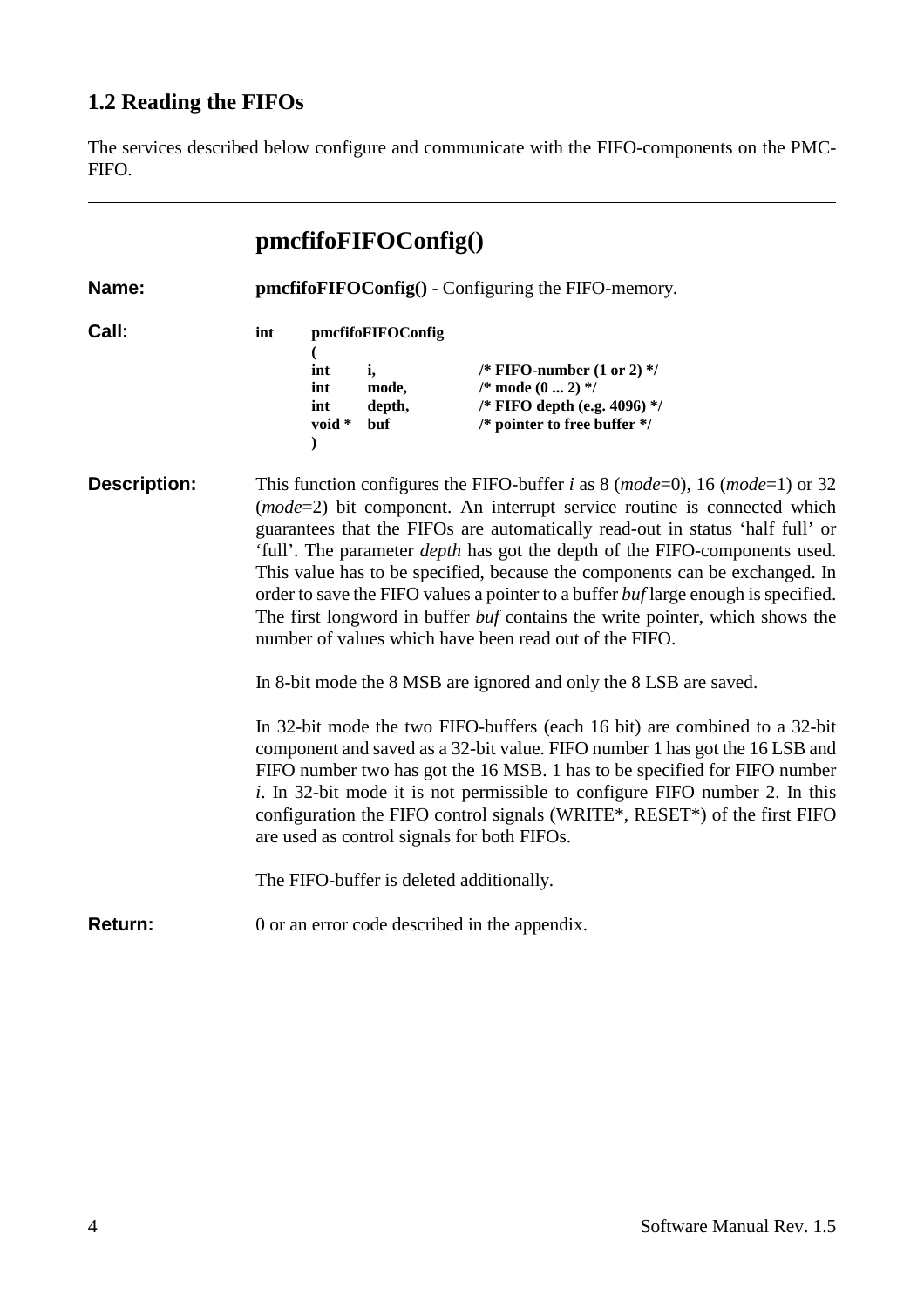## **pmcfifoFIFOClear()**

| Name:               |                        | pmcfifoFIFOClear() - Deleting a FIFO-buffer. |                          |                                                                                                                                                                                          |
|---------------------|------------------------|----------------------------------------------|--------------------------|------------------------------------------------------------------------------------------------------------------------------------------------------------------------------------------|
| Call:               | int                    | pmcfifoFIFOClear                             |                          |                                                                                                                                                                                          |
|                     |                        | int                                          | i                        | /* FIFO-number $(1 or 2)$ */                                                                                                                                                             |
| <b>Description:</b> | FIFO.                  |                                              |                          | This function deletes one of the two FIFO-memory components of the PMC-                                                                                                                  |
| <b>Return:</b>      |                        |                                              |                          | 0 or an error code described in the appendix.                                                                                                                                            |
|                     |                        |                                              | pmcffoFIFOReset()        |                                                                                                                                                                                          |
| Name:               |                        |                                              |                          | <b>pmcfifoFIFOReset()</b> - Resetting a FIFO-buffer.                                                                                                                                     |
| Call:               | int                    |                                              | pmcfifoFIFOReset         |                                                                                                                                                                                          |
|                     |                        | int<br>int<br>$\mathcal{E}$                  | i,<br>mode               | /* FIFO-number $(1 or 2)$ */<br>/* mode $(02)$ */                                                                                                                                        |
| <b>Description:</b> | Config).               |                                              |                          | This function deletes one of the two FIFO-memory components of the PMC-<br>FIFO and resets the FIFO again with the mode specified (see pmcfifoFIFO-                                      |
| <b>Return:</b>      |                        |                                              |                          | 0 or an error code described in the appendix.                                                                                                                                            |
|                     |                        |                                              | pmcfifoFIFORead()        |                                                                                                                                                                                          |
| Name:               |                        |                                              |                          | pmcfifoFIFORead() - Complete read-out of a FIFO-buffer.                                                                                                                                  |
| Call:               | pmcfifoFIFORead<br>int |                                              |                          |                                                                                                                                                                                          |
|                     |                        | int<br>int<br>int<br>$\mathcal{E}$           | i,<br>signal,<br>proc_id | /* FIFO-number $(1 or 2)$ */<br>$/*$ signal code $*/$<br>/* process ID $*/$                                                                                                              |
| <b>Description:</b> |                        | calling $_{OS\_send(.)$ .                    |                          | This function reads out the FIFO-buffer <i>i</i> completely (until the FIFO-component<br>signals 'empty'). Then the signal <i>signal</i> is transmitted to the process <i>proc_id</i> by |
| <b>Return:</b>      |                        |                                              |                          | 0 or an error code described in the appendix.                                                                                                                                            |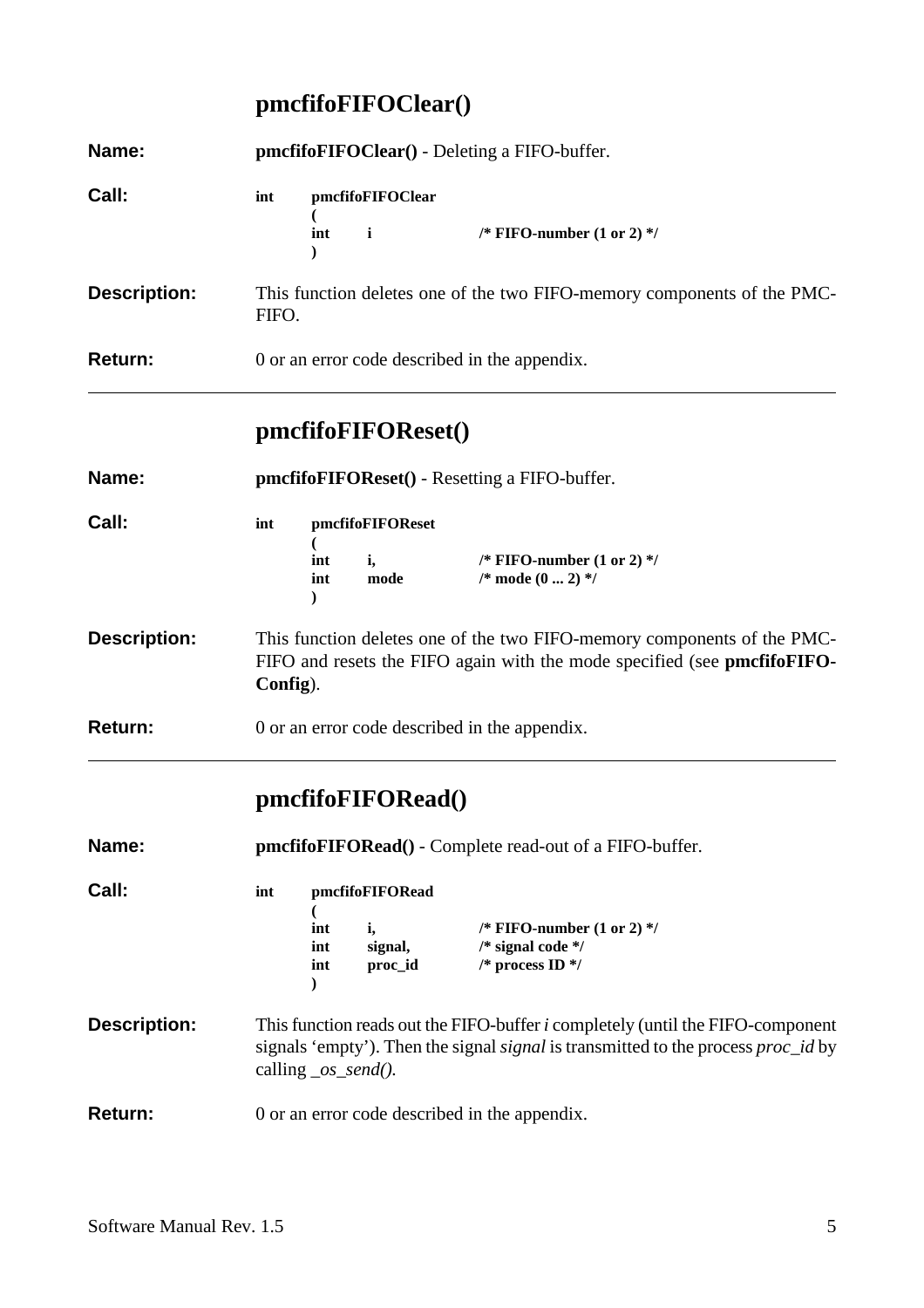## **pmcfifoFIFOStatus()**

| Name:               | <b>pmcfifoFIFOStatus</b> () - Reading the status of the FIFO-buffer.                                                         |  |                                                                                         |  |
|---------------------|------------------------------------------------------------------------------------------------------------------------------|--|-----------------------------------------------------------------------------------------|--|
| Call:               | pmcfifoFIFOStatus<br>char                                                                                                    |  |                                                                                         |  |
| <b>Description:</b> | This function reads the status of the two FIFO-buffers and shows their value as<br>return parameter.                         |  |                                                                                         |  |
| Return:             | 8 bit with the following meaning:<br>Bit 0: FIFO 1 empty<br>Bit 1: FIFO 1 half full<br>Bit 2: FIFO 1 full<br>Bit 3: reserved |  | Bit 4: FIFO 2 empty<br>Bit 5: FIFO 2 half full<br>Bit 6: FIFO 2 full<br>Bit 7: reserved |  |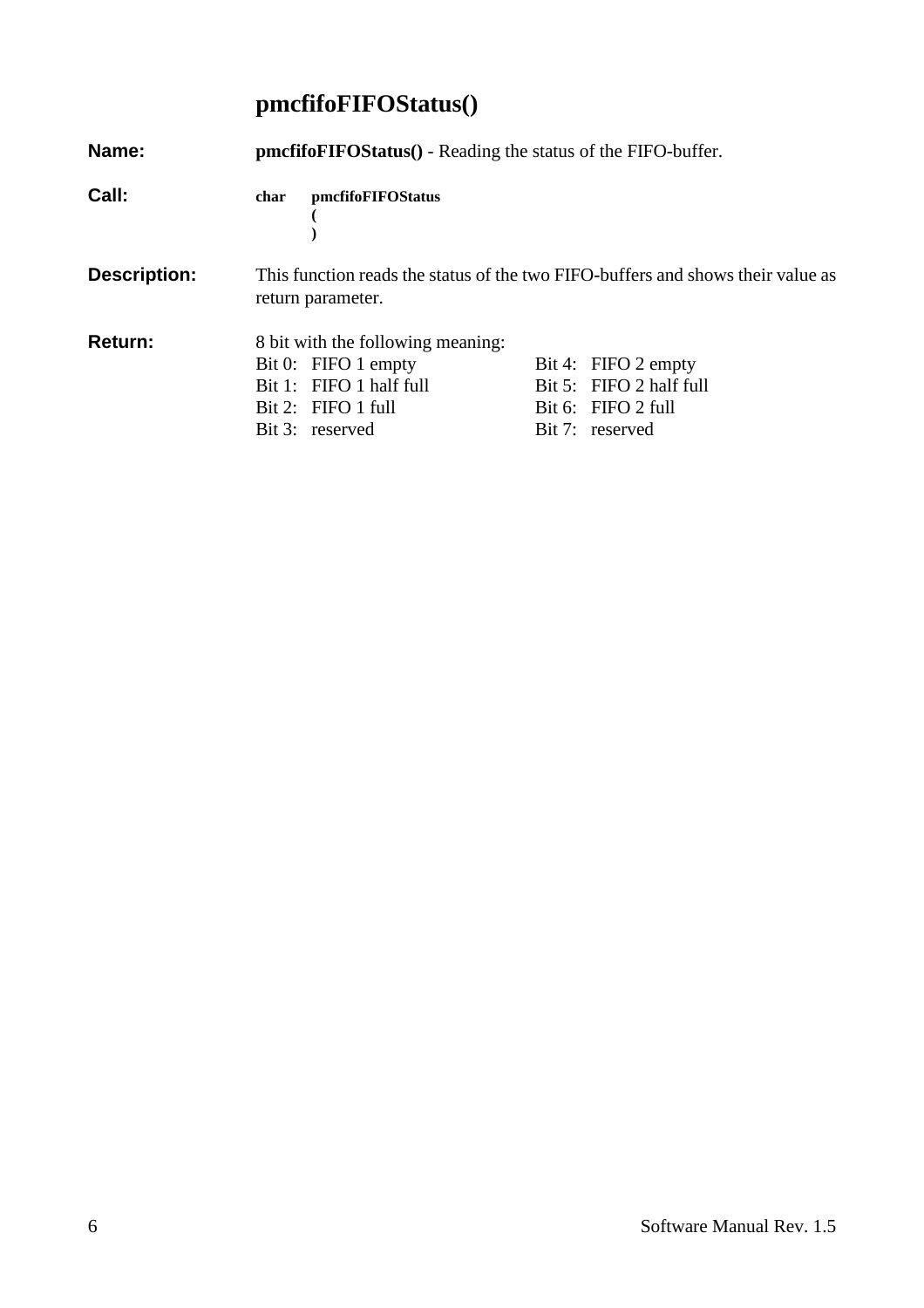### **1.3 Interrupt Handling**

The services described below are used to configure the inputs which are suitable for interrupts.

## **pmcfifoIRQSignal()**

| Name:               | <b>pmcfifoIRQSignal</b> () - Configuring the inputs suitable for interrupts (OS-9).                                                                          |                                                                                                                                                                                                                                                                                                                                     |                                                         |                                                                                                                                                                |  |
|---------------------|--------------------------------------------------------------------------------------------------------------------------------------------------------------|-------------------------------------------------------------------------------------------------------------------------------------------------------------------------------------------------------------------------------------------------------------------------------------------------------------------------------------|---------------------------------------------------------|----------------------------------------------------------------------------------------------------------------------------------------------------------------|--|
| Call:               | int                                                                                                                                                          | int<br>int<br>int<br>int<br>$\mathcal{E}$                                                                                                                                                                                                                                                                                           | pmcfifoIRQSignal<br>mode,<br>bit,<br>signal,<br>proc_id | /* mode (0 or 1) $*/$<br>/* bit number $(07)$ */<br>$/*$ signal code $*/$<br>/* process ID $*$ /                                                               |  |
| <b>Description:</b> |                                                                                                                                                              | This function links the interrupt input bit $(07)$ with signal.<br>If 1 is specified as <i>mode</i> , a $\cos$ <i>send</i> ( <i>proc_id</i> , <i>signal</i> ) is once executed, provi-<br>ded the corresponding interrupt is triggered. This means that a process waiting<br>for this signal can be 'pushed' once via an interrupt. |                                                         |                                                                                                                                                                |  |
|                     | If 2 is specified as <i>mode</i> , the link is not established once but permanently. This<br>link, however, can be cancelled again by calling <i>mode</i> 0. |                                                                                                                                                                                                                                                                                                                                     |                                                         |                                                                                                                                                                |  |
|                     |                                                                                                                                                              |                                                                                                                                                                                                                                                                                                                                     |                                                         | If 0 is specified as <i>mode</i> , the link between <i>bit</i> and <i>signal</i> is cancelled again. No<br>process is executed by the specified interrupt bit. |  |
| <b>Return:</b>      |                                                                                                                                                              |                                                                                                                                                                                                                                                                                                                                     |                                                         | 0 or an error code described in the appendix.                                                                                                                  |  |

## **pmcfifoIRQWait()**

| Name:               | <b>pmcfifolRQWait()</b> - Waiting for an interrupt $(VxWorks / RTOS-UH)$ .                                                                     |  |  |
|---------------------|------------------------------------------------------------------------------------------------------------------------------------------------|--|--|
| Call:               | pmcfifoIRQWait<br>int<br>/* bit number $(07)$ */<br>bit<br>int                                                                                 |  |  |
| <b>Description:</b> | After this function has been called the calling process waits until an interrupt is<br>generated at the specified interrupt input bit $(07)$ . |  |  |
| <b>Return:</b>      | 0 or an error code described in the appendix.                                                                                                  |  |  |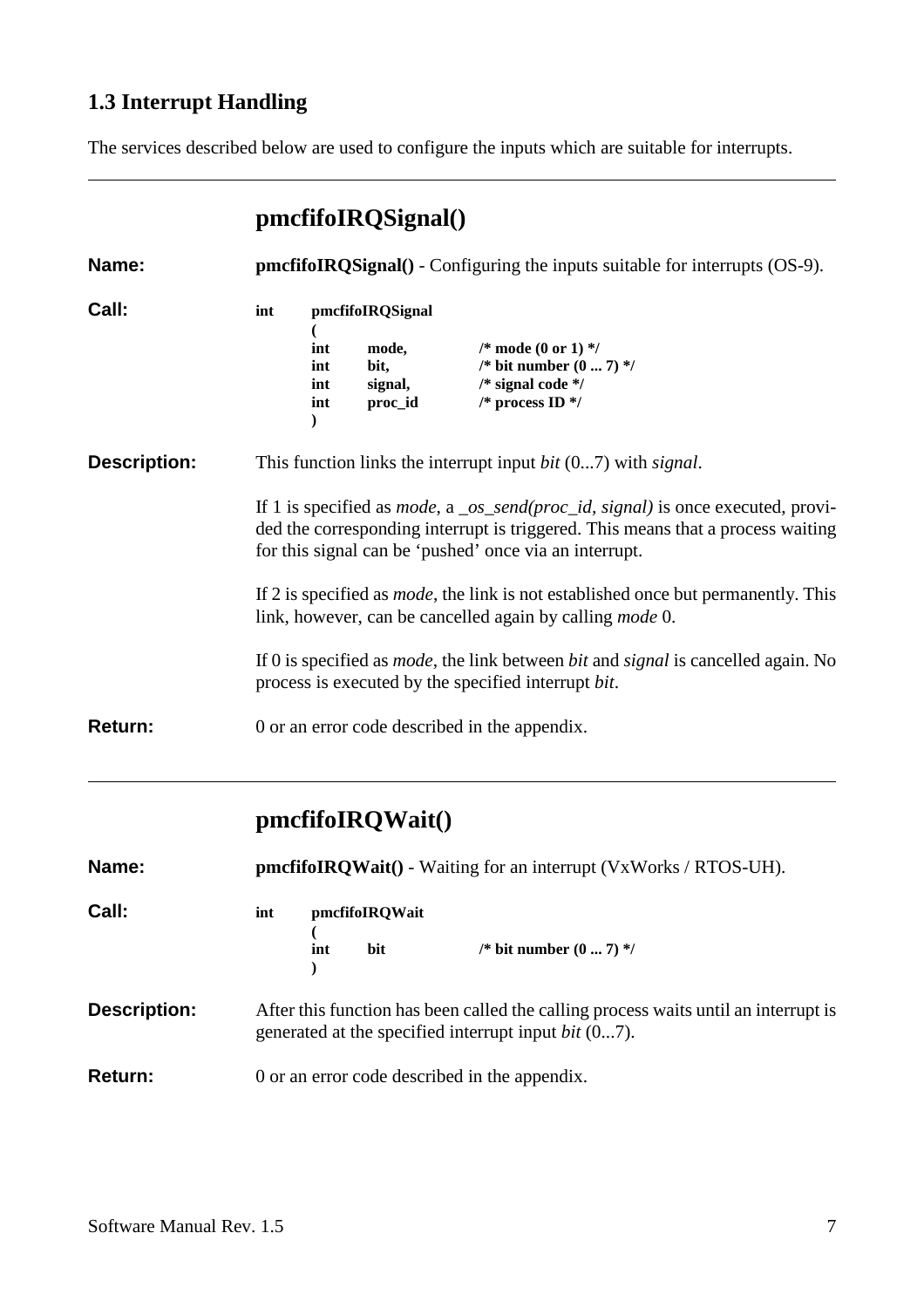## **pmcfifoIRQRead()**

| Name:               | $pmcffolRQRead()$ - Reading the 8 interrupt inputs.                                                                                                          |
|---------------------|--------------------------------------------------------------------------------------------------------------------------------------------------------------|
| Call:               | pmcfifoIRQRead<br>int                                                                                                                                        |
| <b>Description:</b> | This function reads the eight IRQ-inputs and gives their interrupt status as<br>return parameters. A 1 corresponds to a previous 'high-to-low' level change. |
| <b>Return:</b>      | The 8 bits combined in a least significant byte in integer. Bit 0 corresponds to<br>input number 0, etc.                                                     |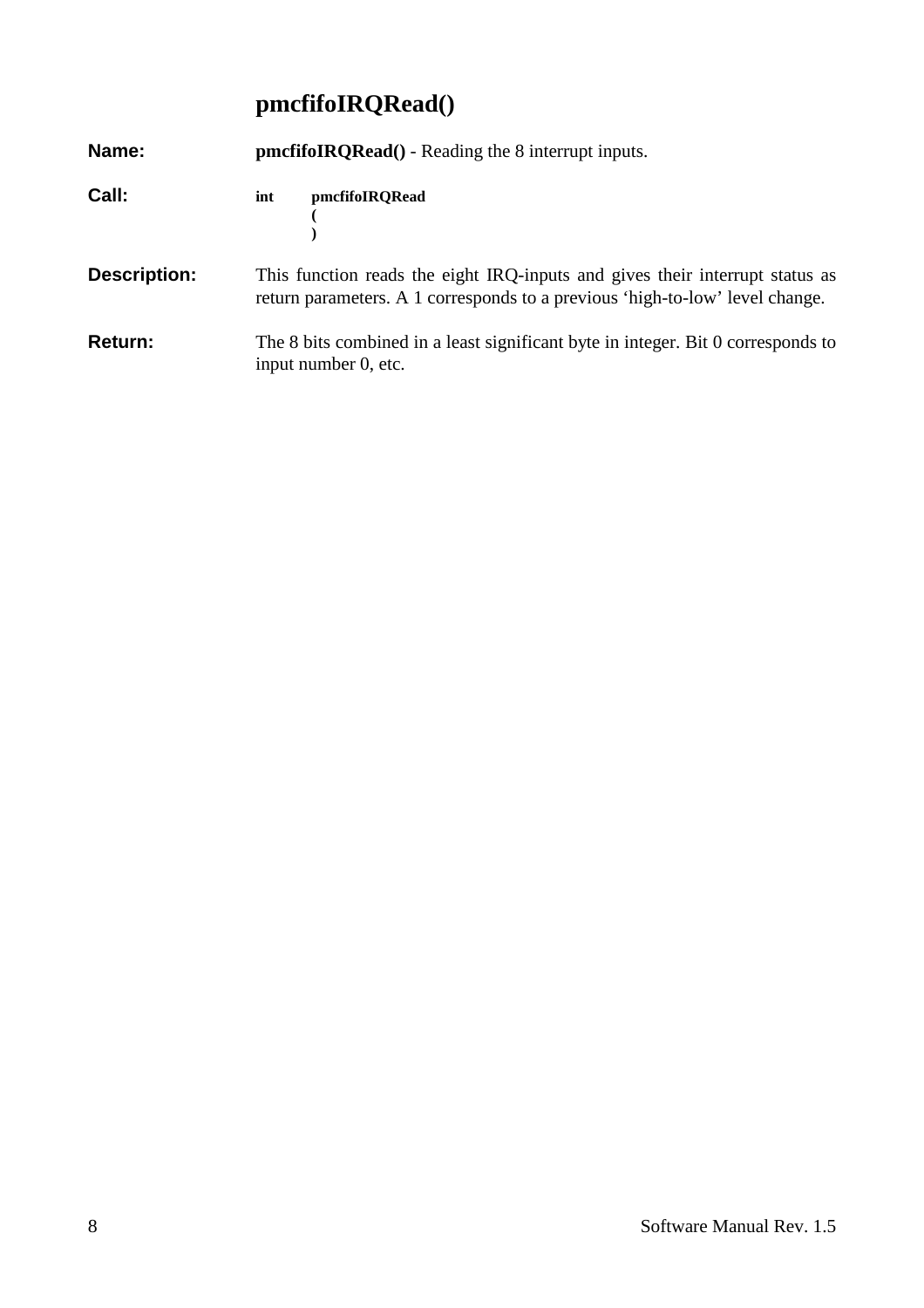### **1.4 Reading and Writing Data**

The services described below are used to read the TTL-inputs or to write the TTL-outputs.

|                     | pmcfifoTTLRead()                                                                                                                                                                                                                        |  |
|---------------------|-----------------------------------------------------------------------------------------------------------------------------------------------------------------------------------------------------------------------------------------|--|
| Name:               | <b>pmcfifoTTLRead</b> () - Reading the 8 TTL-inputs.                                                                                                                                                                                    |  |
| Call:               | pmcfifoTTLRead<br>int<br>$\lambda$                                                                                                                                                                                                      |  |
| <b>Description:</b> | This function reads the 8 TTL-inputs and gives their value as return parameters.<br>A 1 corresponds to a 'high' and a 0 to a 'low' at the input.                                                                                        |  |
| <b>Return:</b>      | The 8 bits combined in a least significant byte in integer. Bit 0 corresponds to<br>input number 0, etc.                                                                                                                                |  |
|                     | pmcffoTTLWrite()                                                                                                                                                                                                                        |  |
| Name:               | <b>pmcfifoTTLWrite</b> () - Writing one of the 8 TTL-outputs.                                                                                                                                                                           |  |
| Call:               | pmcfifoTTLWrite<br>int<br>/* bit number $(07)$ */<br>int<br>bit_no,<br>bit_count,<br>/* bit counter $(1  8)$ */<br>int                                                                                                                  |  |
|                     | /* value (0 or 1) */<br>value<br>int                                                                                                                                                                                                    |  |
| <b>Description:</b> | This function configures one or more of the 8 TTL-outputs (from bit number<br>bit_no bit_count-bits) to the specified value value. A 1 corresponds to a 'high'<br>and a 0 to a 'low' at the output. The other outputs remain unchanged. |  |
| <b>Return:</b>      | 0 or an error code described in the appendix.                                                                                                                                                                                           |  |